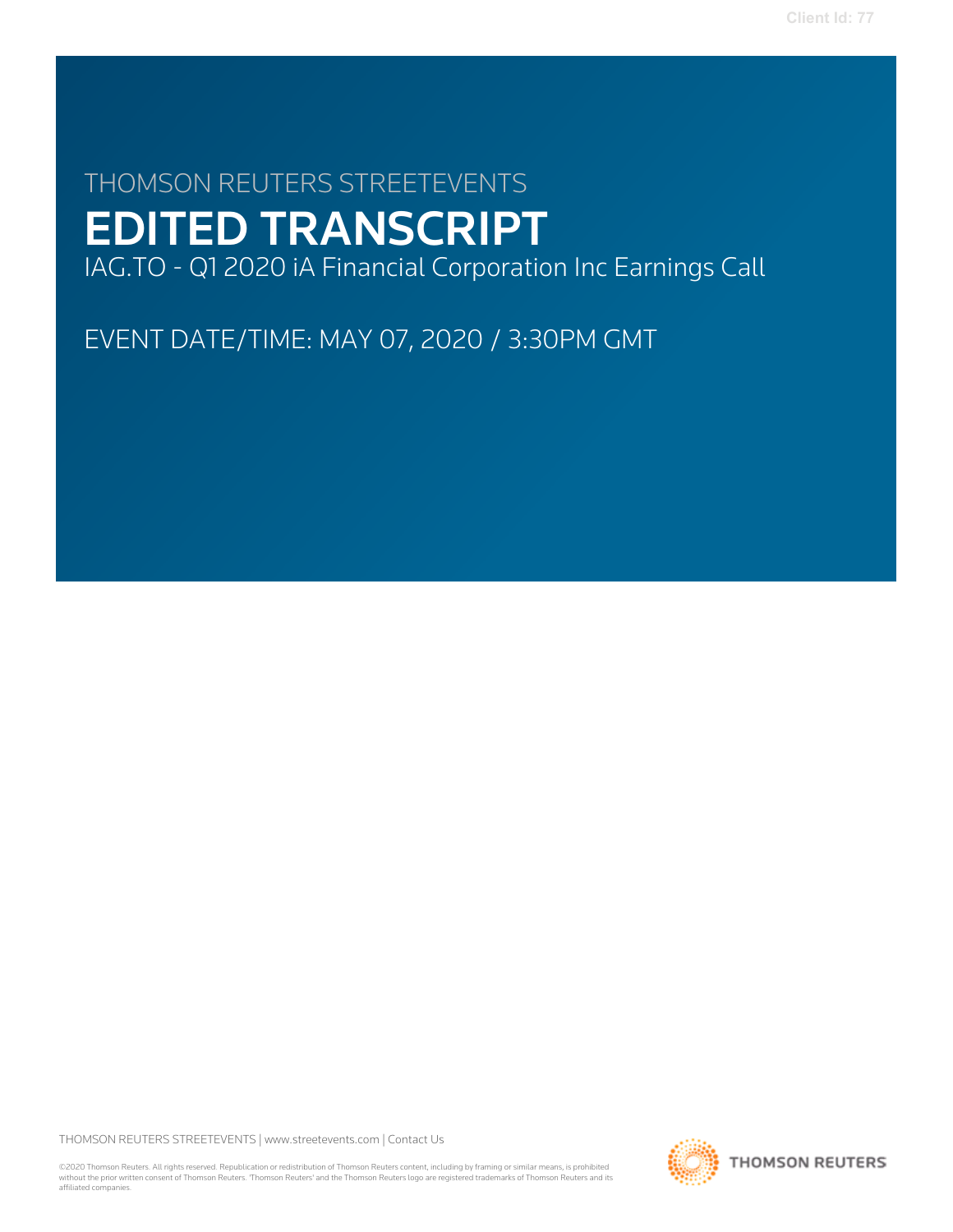# **CORPORATE PARTICIPANTS**

**[Alain Bergeron](#page-5-0)** iA Financial Corporation Inc. - Executive VP & CIO **[Denis Ricard](#page-2-0)** iA Financial Corporation Inc. - President & CEO **[Jacques Potvin](#page-4-0)** iA Financial Corporation Inc. - Executive VP, CFO & Chief Actuary **[Marie-Annick Bonneau](#page-1-0)** iA Financial Corporation Inc. - Head of IR **[Michael Stickney](#page-3-0)** iA Financial Corporation Inc. - Executive VP & Chief Growth Officer **[Sean O'Brien](#page-10-0)** iA Financial Corporation Inc. - Executive VP of Dealer Services & Special Risks

# **CONFERENCE CALL PARTICIPANTS**

**[Darko Mihelic](#page-19-0)** RBC Capital Markets, Research Division - MD & Equity Analyst **[Doug Young](#page-13-0)** Desjardins Securities Inc., Research Division - Diversified Financials and Insurance Analyst **[Gabriel Dechaine](#page-18-0)** National Bank Financial, Inc., Research Division - Analyst **[Meny Grauman](#page-12-0)** Cormark Securities Inc., Research Division - MD & Co-Head of Institutional Equity Research **[Paul Holden](#page-11-0)** CIBC Capital Markets, Research Division - Executive Director of Institutional Equity Research **[Scott Chan](#page-10-1)** Canaccord Genuity Corp., Research Division - Director of Research of Financials & Financial Services Analyst **[Stephen Theriault](#page-16-0)** Eight Capital, Research Division - Principal & Head of Research **[Sumit Malhotra](#page-21-0)** Scotiabank Global Banking and Markets, Research Division - MD of Canadian Financial Services **[Tom MacKinnon](#page-7-0)** BMO Capital Markets Equity Research - MD & Analyst

# **PRESENTATION**

#### **Operator**

<span id="page-1-0"></span>Greetings and welcome to the Industrial Alliance First Quarter Earnings Results Conference Call. (Operator Instructions) As a remainder this conference is being recorded on Thursday, May 7, 2020. I would now like to turn the conference over to Marie-Annick Bonneau, Head of Investor Relations. Please go ahead.

# **Marie-Annick Bonneau** - iA Financial Corporation Inc. - Head of IR

Good morning and welcome to our first quarter conference call. All our Q1 documents including press release, slides for this conference call, MD&A, and supplementary information package are posted in the Investor Relations section of our website at ia.ca.

This conference call is open to the financial community, the media, and the public. I remind you that the question period is reserved for financial analysts.

A recording of this call will be available for 1 week starting this evening. The archived webcast will be available for 90 days, and a transcript will be available on our website in the next week.

I draw your attention to the forward-looking statements at the end of the slide package. A detailed discussion of the company's risk is provided in our 2019 MD&A available on SEDAR and on our website with an update in our Q1 2020 MD&A released earlier today.

I will now turn the call over to Denis Ricard, President, and CEO.

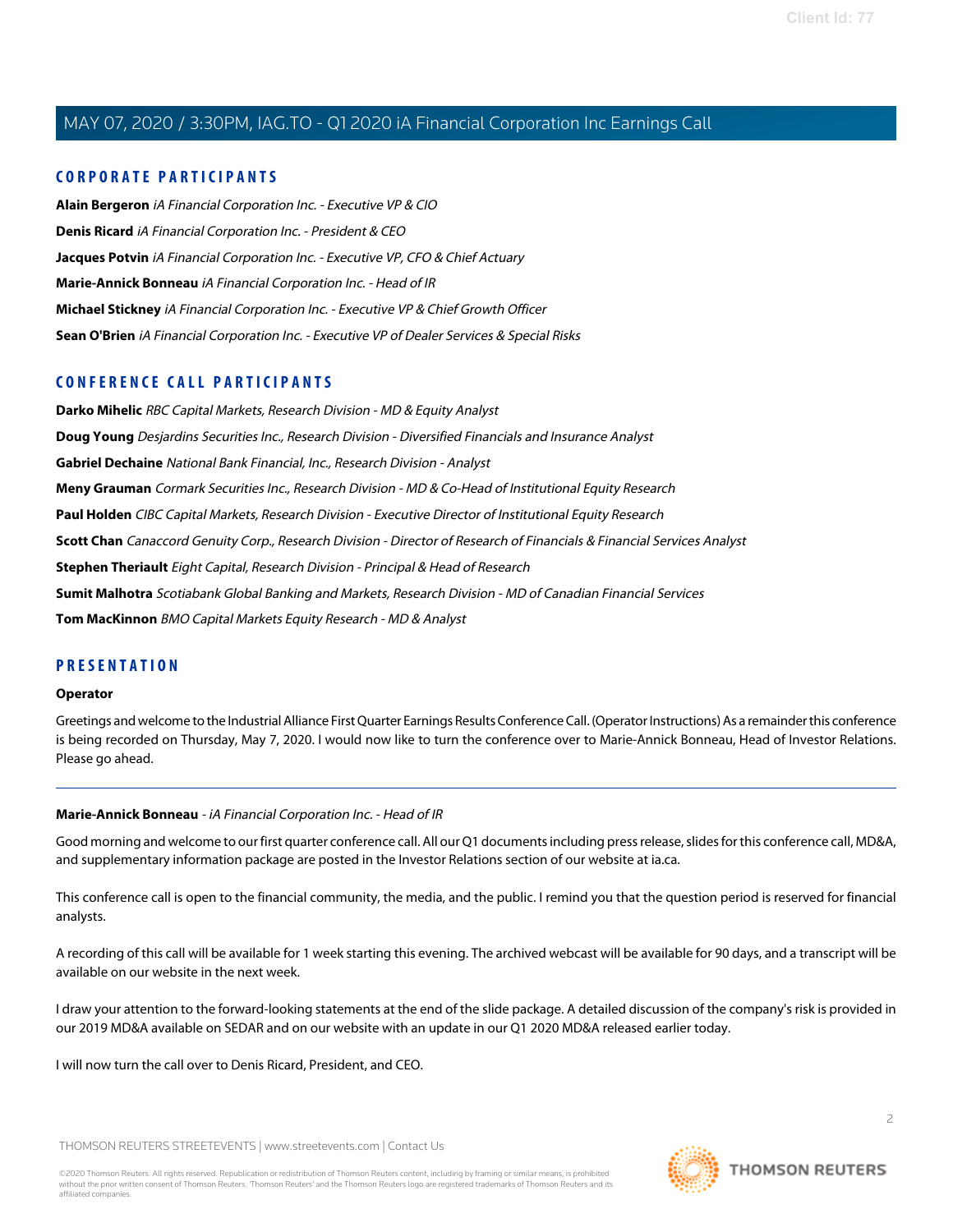### <span id="page-2-0"></span>**Denis Ricard** - iA Financial Corporation Inc. - President & CEO

Good morning, everyone, and thank you for joining us on the call today. I will, first, introduce everyone attending the call on behalf of iA. First, Jacques Potvin, Chief Actuary, and CFO; Mike Stickney, Chief Growth Officer; Alain Bergeron, Chief Investment Officer; Renée Laflamme, in charge of Individual Insurance and Annuities; Carl Mustos, responsible of our Mutual Fund Business and Wealth Management Distribution Affiliates; and Sean O'Brien, in charge of our Dealer Services, iA Auto and Home, and Special Risk Business.

Q1 was marked by the COVID-19 pandemic. This situation had an impact on our results, of course, but more importantly, it has an impact on our people. Our employees, our advisors, our clients, and our community.

We wish everyone to be safe, healthy, and to follow measures to reduce the spread of this pandemic. And for those of you who are more directly affected by COVID-19, please note that our thoughts are with you.

As a result of the pandemic and of the lockdown, we knew that many of our clients were experiencing financial hardship. It was a priority for us to provide various forms of relief to help them in these difficult times.

We also wanted to support our communities. And since March, iA has made special donations of about \$2 million to hospital foundations, health research centers, senior isolation programs, and food banks, among others.

As for our operations at iA, from the very beginning, our priority was to carry out business continuity in a manner that will protect the health and safety of our employees, advisors, and clients.

We were very proactive in implementing preventative measures, and most of our employees started to work from home prior to the government's request.

More than 97% of our employees work from home, a level that was reached very quickly when the COVID-19 crisis started. Thanks to a vision that started to take place 18 months ago. I am proud and grateful to our employees and distribution networks for their agility in adapting business processes and operations to the new reality, very quickly.

Our advisors now sell at a distance using their high performance digital tools that we have developed in the last few years. As a result, our clients are continuing to get high quality client experience.

On the financial side, despite a considerable market turmoil, we manage to maintain our financial strength as well as the excellent quality of our investment portfolio.

Our tradition of managing conservatively the balance sheet on both sides i.e. the asset and liability side is serving us well. Our solvency ratio increased, and liquidity is adequate to meet all requirements and cash flow needs and our dividend is sustainable.

The current level of our solvency ratio and its sensitivity to the various risks the company face makes us very comfortable even during the actual COVID-19 crisis.

In other words, our capital position is very strong and resilient to the current situation. This illustrates well iA's operational and financial resiliency. Now looking at the first quarter results, 2020 was off to a very strong start as sales were excellent in virtually all business units.

In fact, even with the slowdown that started mid-March, sales results are conclusive and impressive. As for earnings, indicators were green until the onset of the pandemic.

For Q1, our core EPS of \$1.41 was up 10% year-over-year. On a reported basis, Q1 earnings at \$0.37 EPS were affected by macroeconomics and pandemic related items.

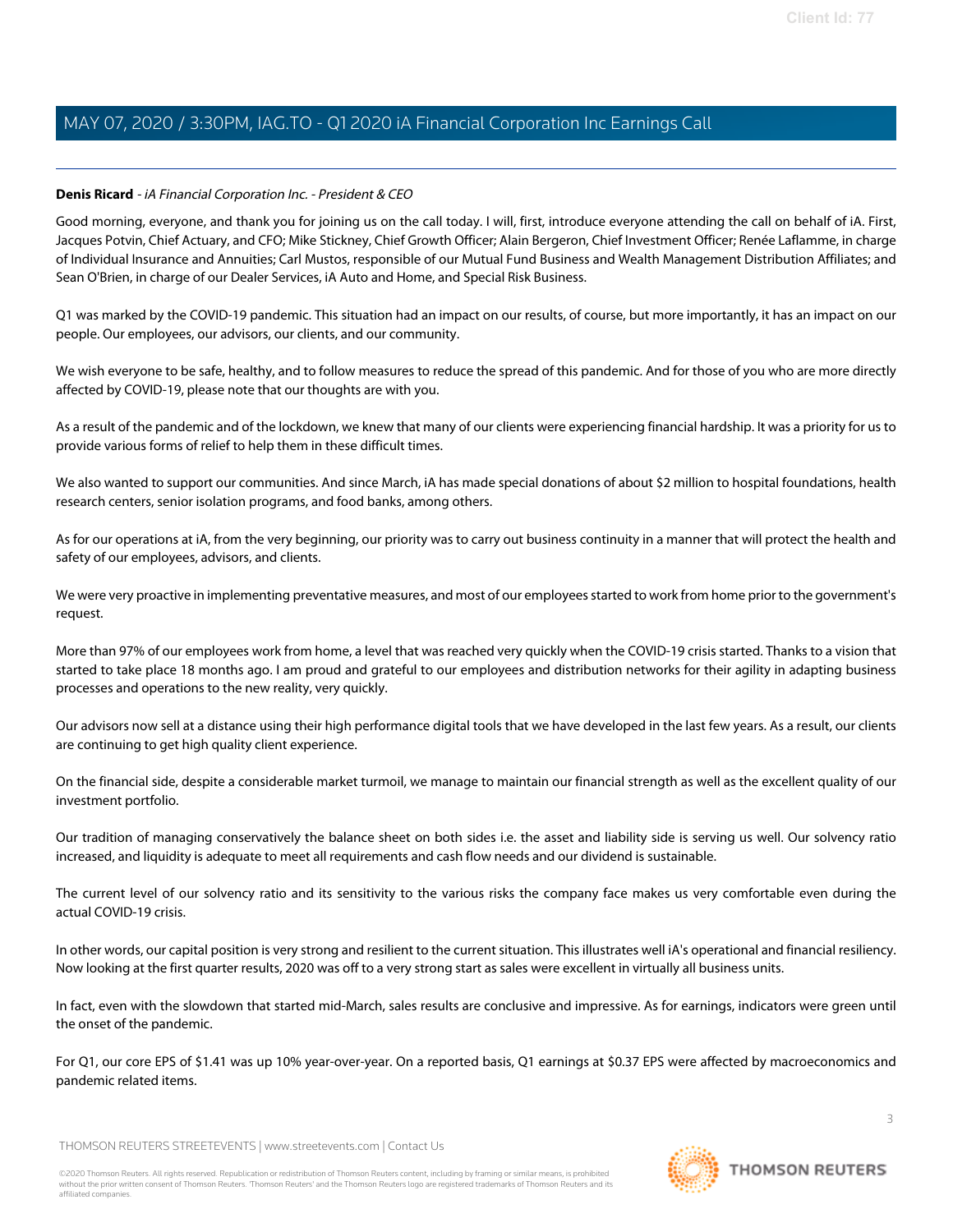We estimate the total impact related to the pandemic, including resulting macroeconomic variations at \$1.12 EPS.

Looking forward, we decided to withdraw our 2020 earnings guidance. The effects of the pandemic are multiple with a wide range of outcomes depending on the duration and the severity of the pandemic, the effect on the economy and the efficiency of the measures taken by the governments.

Due to this uncertainty, in the short term, it would be difficult to accurately predict the various combinations of factor that may impact our financials. Once this the situation stabilizes, we intend to reinstate guidance. While we will not be providing specific financial guidance in the short term, we will continue to manage, iA prudently and efficiently with a long-term view and in the best interest of our clients and shareholders. I will conclude my remarks by saying that over the coming months, our focus will be to preserve our financial strength, but also to seize opportunities that may arise from the crisis.

<span id="page-3-0"></span>I will now let Mike comment on business growth. Following Mike's comments, Jacques will give an update on the earnings and capital; and Alain Bergeron, our Chief Investment Officer, will comment on investments. On that note, I'll pass it over to Mike.

### **Michael Stickney** - iA Financial Corporation Inc. - Executive VP & Chief Growth Officer

Good morning, everyone. The beginning of the year has been very strong in terms of business growth, as evidenced by the 19% year-over-year increase in premiums and deposits. Assets under management and under administration decreased by 3% year-over-year, primarily due to the pandemic and the decline in equity markets at the end of March.

Please refer to Slide 5 for sales results by line of business. Individual insurance had a strong start to the year with sales totaling more than \$45 million.

This represents a 10% year-over-year increase, with growth in minimum premium sales of 11%.

For Individual Wealth Management, starting with the guaranteed products, sales continue to be excellent, totaling more than \$205 million.

Segregated fund sales also continue to be robust, with gross sales up 43% year-over-year.

We remain #1 in the Canadian industry with net sales totaling \$424 million for the quarter. Of note, more than 90% of our seg fund sales in Q1 2020 and in 2019, we're in low guarantee products.

Moving to the mutual fund business, gross sales were up 27% year-over-year at \$693 million.

Net sales were positive through early March during the last weeks of the month, amid economic uncertainty with COVID-19, significant redemptions led to net outflows of \$99 million.

Sales were also strong in the Group Insurance businesses totaling \$357 million, which represent a 16% year-over-year increase.

As for our Group Savings and Retirement sector, sales were up 82% year-over-year for accumulation products but were minimal for insured annuities.

As for U.S. operations, sales momentum remained very strong in individual insurance as they increased by 53%.

In dealer services, sales were up 7% and did slow down sort of towards the end of the quarter because of the impact of the pandemic. I will end the sales overview with iA Auto and Home, where written premium continued their steady growth and increased by 12% year-over-year.

Prior to the social distancing measures and the lockdown imposed by governments to limit the spread of the pandemic, sales in Q1 range from good to very strong.

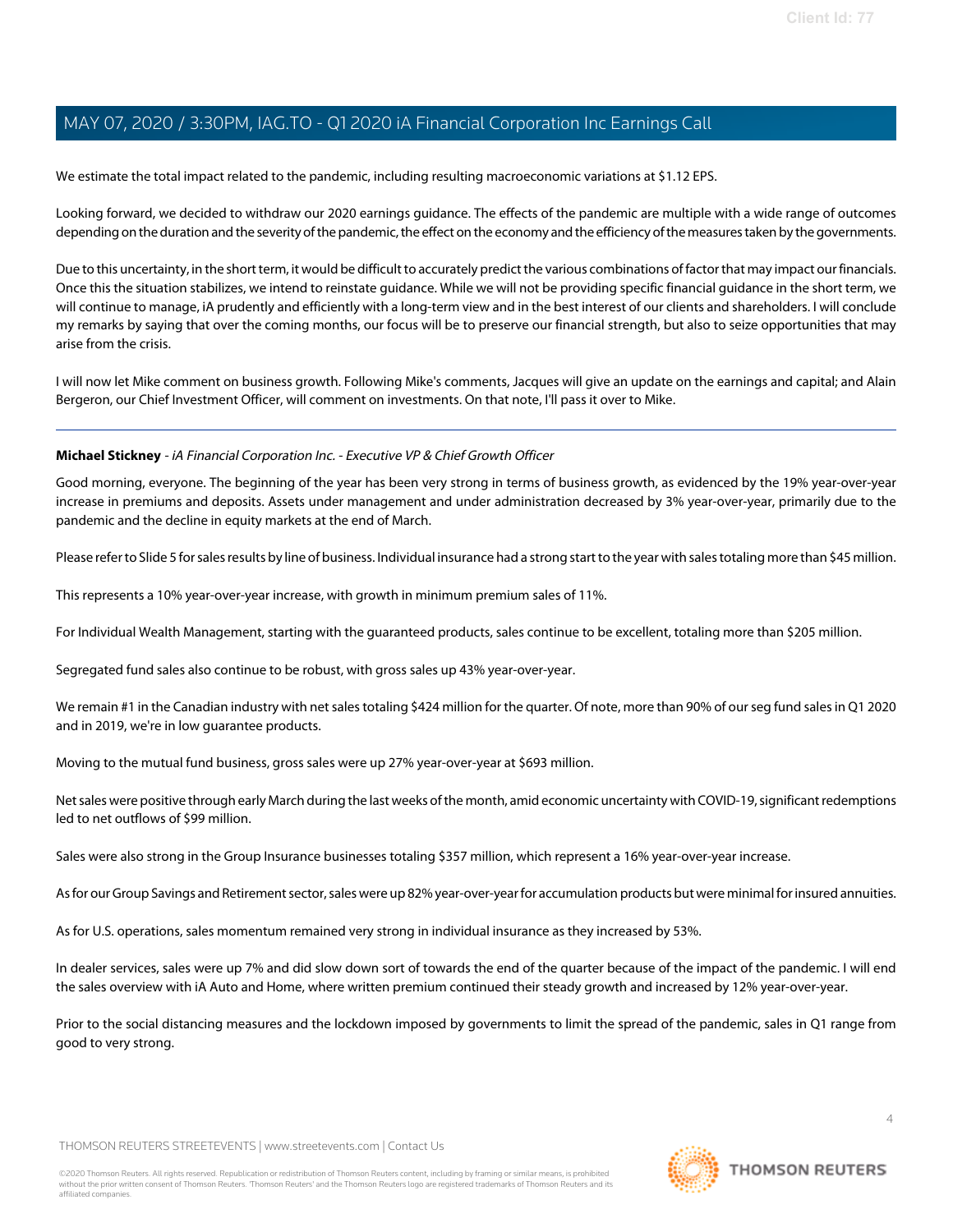Please go to Slide 6 to see how we expect the COVID-19 pandemic, the preventive measures, and the resulting economic downturn to impact sales in our different business units.

For some business units such as seg fund, Individual Insurance in the U.S., and iA Auto and Home, sales are expected to be only slightly affected, if any.

On the other end, for other business units such as dealer services in Canada, the decrease in sales may be more important, while car dealerships remain closed.

With the caveat that April sales cannot be indicative of our sales in the coming month, it is interesting to note that April sales results are in line with or in some instances, more favorable than expectations that appear on Slide 6. In any event, the slowdown in some of our business unit sales will only be temporary.

Its duration will depend on the evolution of the pandemic and on the success of the actions taken by our governments.

As we will emerge from the pandemic, we expect sales to return to the levels seen in early 2020. I would now like to comment briefly on acquisitions. In January, we announced the acquisition of WGI and Lubrico. These acquisitions will strengthen our leading position in the Canadian vehicle warranties market.

Earlier in December, we announced the acquisition of IAS Parent Holdings. Subject to regulatory approval, this acquisition is expected to close in the second quarter. Also in the second quarter, we expect to close the sale of iA Investment Counsel, which was announced in early March.

To conclude, I want to outline that the current situation has been an opportunity for us to leverage our outstanding digital platforms. These platforms are valued by distribution networks as they make their work easier and they will continue to use them in the longer-term.

In times of crisis, the value of advice becomes even more important, and our distribution networks are a valuable asset for the ongoing success of our growth strategy.

<span id="page-4-0"></span>I will now turn it over to Jacques to comment on Q1 earnings.

#### **Jacques Potvin** - iA Financial Corporation Inc. - Executive VP, CFO & Chief Actuary

Thank you, Mike, and good morning, everyone. I will start with our core EPS of \$1.41, which increased by 10% year-over-year and was within management expectation, as shown on Slide 7.

Reported EPS was lower, mainly due to the COVID-19 pandemic. Now moving to Slide 8, where you can see that almost all of the deviations from expectation are related to the pandemic for a global estimated impact of minus \$1.12.

The bulk of this deviation comes from macroeconomic variations of minus \$0.80, including a loss from seg fund hedging program, which Alain will explain later.

A second item of importance was a goodwill impairment of \$0.22 for PPI management, which mainly stems from the pandemic. Indeed, up to mid-March, PPI recent results were in line with our projections.

Due to the pandemic, we had to increase the risk premium used in the calculation, in the projection discount rate and to acknowledge a temporary decrease in projected future revenues. Policyholder experience would generate a \$0.06 EPS, total loss is detailed on Slide 9. In Individual Insurance, the loss of \$0.05 can be explained by unfavorable experience from mortality and policyholder behavior.

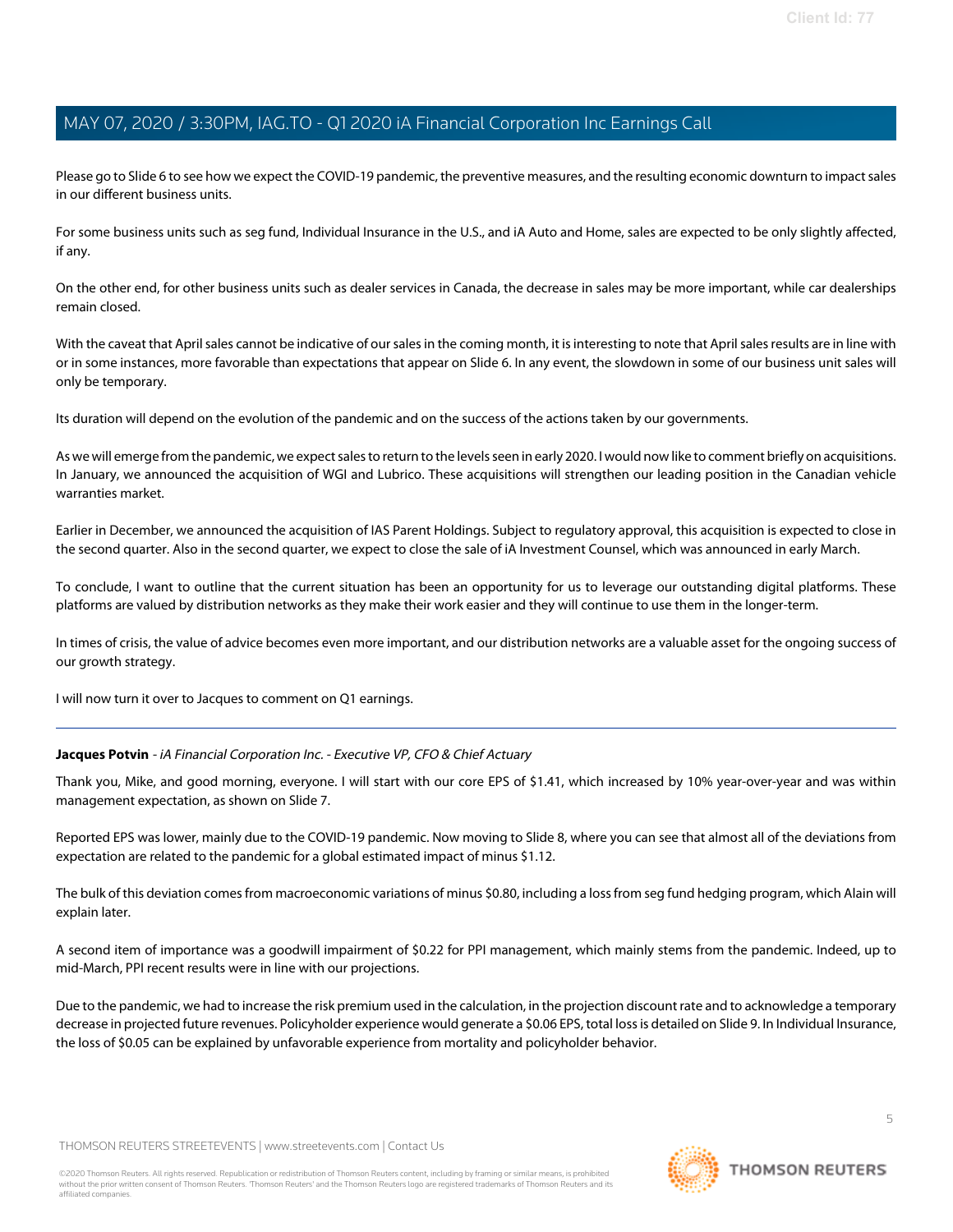A loss of \$0.02 was also recorded on the disposal of a impair private bond. Please note that these losses in Individual Insurance are not related to the current pandemic.

In Group Insurance, the negative deviation results mainly from the unfavorable long-term disability experience. We also increased the provision for future car loan credit losses based on revised projections that take into account the economic downturn resulting from the pandemic.

This provision represent an amount of \$0.07 EPS and is expected to be sufficient to cover losses that may occur over the next 18 months.

As for the other 3 lines of business: Individual Wealth Management, Group Savings and Retirement, and U.S. operations, experience was very close to expectations. At iA Auto and Home, experience was much favorable -- more favorable with \$0.11 gain due to lower claims in both Auto and Home Insurance.

Almost all of this gain was realized prior to mid-March and therefore, is not pandemic related. Strain on new business accounted for 12% of sales for the quarter.

This result factors in an adjustment to reflect the first quarter drop in interest rates. Without this adjustment, strain will have been within guidance.

Moving to taxes. The company generated a tax recovery during Q1 mainly from the impact of the experience losses that I just mentioned. In addition to a gain due to the company's status as a multi-national insurer.

Please refer to Slide 14 for our capital position. Our solvency ratio continues to stand strong at 137%. The ratio increased during the quarter from a debt issue in February, organic capital generation of \$35 million, and a positive impact from interests and market variations.

The increase was partly offset by acquisition in January, the hedging program loss, and the negative impact from credit spread widening.

The later can be explained by the widening of provincial spreads in Q1. As you know provincial spreads tend to be more stable, which explains that our vector for sensitivity to credit spread is based on Corporate credit spread variation only. Overall as shown on Slide 15 the updated sensitivity of our solvency ratio continues to be low.

Following the already announced acquisition of IAS and sale of iA Investment Counsel, our pro forma solvency ratio is 121%, above our target range. With the solvency ratio and a leverage ratio of 25.9%, the company is in a robust financial position, which we will continue to preserve.

I now want to refer you to Slide 17, which will give you some color as to how the COVID-19 pandemic may impact earnings for the remaining of 2020. This slide presents a directional view of the main earnings drivers that may be impacted positively or negatively by the pandemic in 2020. There may be some headwinds with the COVID-19 situation, most of which would be nonrecurring and will only have a temporary impact on our business.

Additional information on our sensitivities and on potential impact on earnings is provided on Slide 18 to 21. I will conclude by pointing out that thanks to the strategies we've implemented since 2008 to reduce our macroeconomic sensitivity, iA is now well equipped to remain strong in this difficult environment.

<span id="page-5-0"></span>In addition to our capacity to generate profit, solvency ratio is above target. Leverage ratio is sound, liquidity is adequate and reserves are well positioned. I will now turn it to Alain, our Chief Investment Officer.

#### **Alain Bergeron** - iA Financial Corporation Inc. - Executive VP & CIO

Thank you, Jacques, and good morning, everyone. As a result of the COVID-19 pandemic, financial markets became extremely volatile in March.

And in the management of iA's investment portfolio, our approach has always been conservative with a long-term view.

THOMSON REUTERS STREETEVENTS | [www.streetevents.com](http://www.streetevents.com) | [Contact Us](http://www010.streetevents.com/contact.asp)

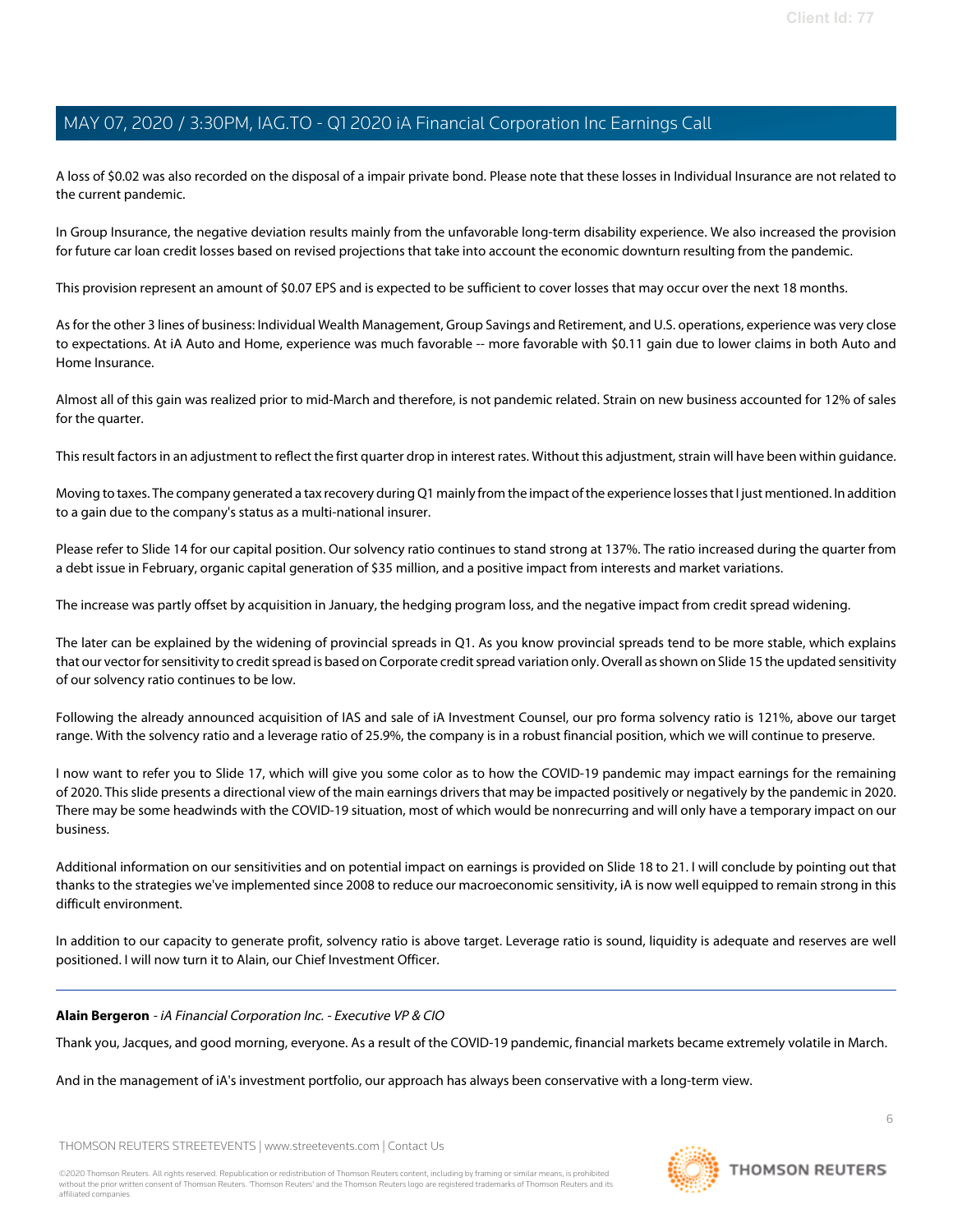Our asset allocation, the quality of our assets, our hedging programs are all consistent with this approach.

And this explains why since the crisis began, the impact on iA's assets has been so far quite contained in relation to the chaos in the financial market.

In addition, this approach coming into the crisis gives us dry powder.

As you know, crisis often creates great investment opportunities, and we entered this crisis in a position to be able to seise some.

Today, I will focus on the positioning of our investment portfolio.

But first, I would like to comment on our hedging program for seg funds.

Our hedging program was implemented in 2010, with the objective of mitigating the risks associated with our seg funds with high guarantees.

Despite the extreme volatility in the market, the hedging program did its main job successfully, namely protecting iA's balance sheet. Indeed, during the quarter, at its highest point, the value of the hedge guarantees increased by \$575 million.

The program performed as expected, and this amount was almost entirely offset by the change in value of assets under the hedging program.

I would now refer you to Slide 11. It's important to keep in mind that in the long run, the main goal of this hedging program is not to be profitable but to reduce risk.

That being said, since 2010, the program generated a cumulative gains of \$0.77 EPS, up until 2020.

In the first quarter of this year, in the context of the financial turmoil, the program generated a loss of \$0.57 EPS, which can be explained by 2 main items: first, a loss due to the extreme market volatility; and second a loss due to other risk, mainly the basis risk.

Market volatility risk emerged from the difference between realized volatility and our long-term volatility assumption.

And in a normal market volatility condition, the program should cost less than expected and hence, generate a profit.

But when the markets are highly volatile as they were in March to be expected to incur some losses, the more volatility, the bigger the negative impact to the nonlinear exposure and the matrix on Slide 12 displays this behavior.

In the long run, the infrequent but large losses that are incurred during high volatility are expected to roughly equal the sum of the more recurring small products. And as you know, volatility in March was extraordinary.

It was the most volatile month in the history of the TSX, for example. The volatility of most equity markets was about 85%, which is quite extreme and explain the results.

As for the second part of the hedging loss during Q1, it mainly comes from the basis risk. Basis risk emerges from the return difference over time between the funds that are held by clients and the hedging instruments in the program.

And so the basis risk outcomes can be positive or negative. Now a few words about the hedging program in April.

The volatility in April was still high but closer to normal. In this context, the April hedging resulted in a loss of less than \$2 million as high volatility was offset by a positive from other risks.

Now to conclude on this topic and despite the loss that we incurred in Q1 with the program, it behaved as expected in these market conditions.

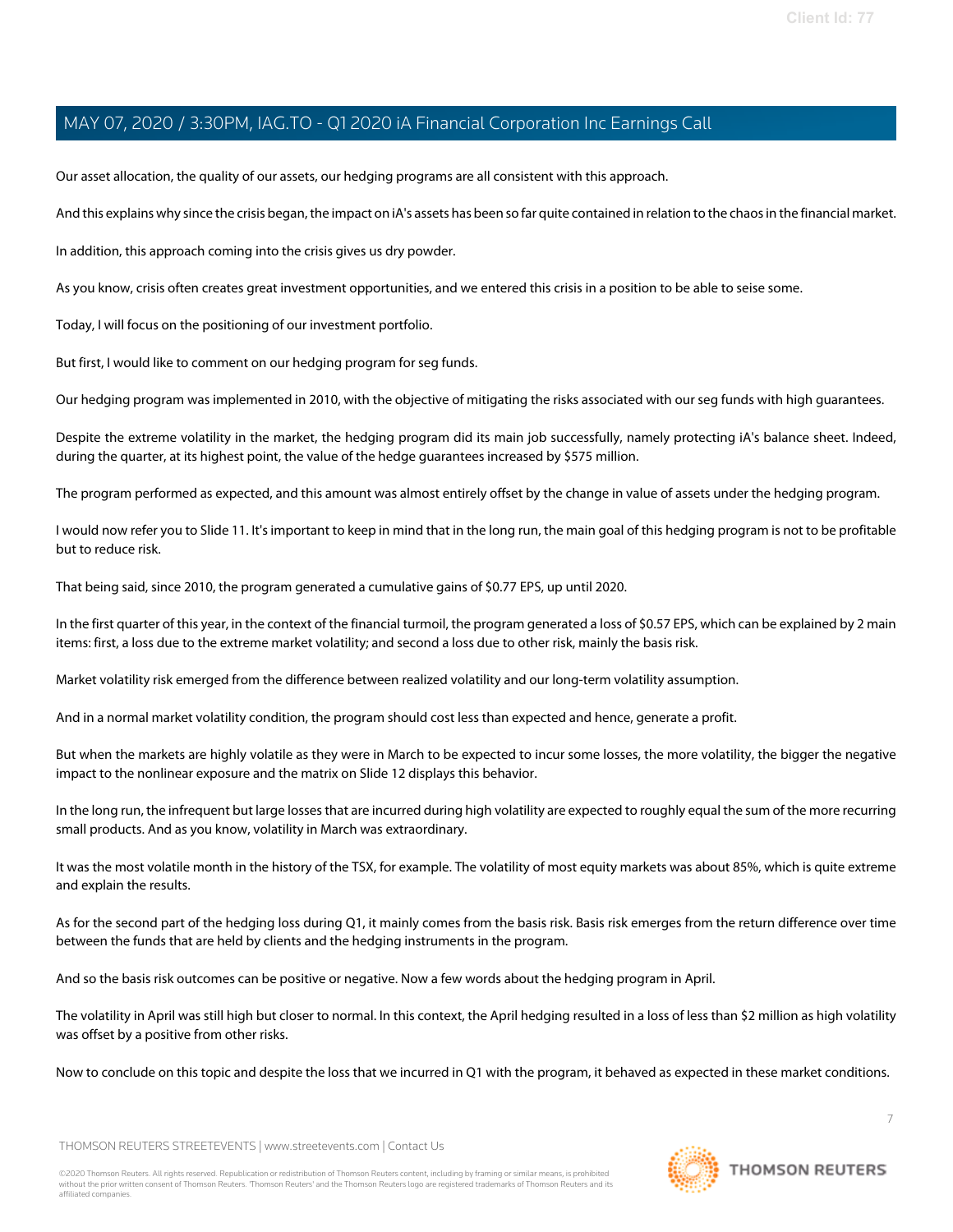And as such, a methods purpose. It protected iA against large losses of economic value associated with the seg fund guarantee.

Now I'd like to -- now looking at the overall investment portfolio. Thanks to the general quality of our assets, our diversification, and despite the chaotic Q1, the impact of the COVID-19 on our assets has been relatively well contained so far and our portfolios continue to be well positioned.

Slide 22 presents the composition of our investment portfolio. About 2/3 of our portfolio is composed of bonds, half of which are government, and the other half corporate bonds rated BBB and higher.

At 32% of overall assets, our corporate bond allocation is lower than our peers.

Our direct exposure to the oil and gas sector is less than 1%. Our aggregate bond exposure to sectors such as travel, retailer, automobile, mine, and metal is just over 1%.

Well, as for real estate, almost half of our real estate properties are occupied by iA or by government, and 2/3 of our leases are due for renewal after 2025.

Several months ago, we mentioned that we've replaced a significant allocation of our public equity allocation to an option strategy.

One reason was to protect the downside against large and sudden market moves, which also made us more effective with our capital.

Now as the market collapsed in March, the strategy behaved as expected and significantly outperformed the public equity that they replaced.

Of course, we need to take risk to generate returns. But by highlighting these facts about our portfolio, I'm hoping that it demonstrates the high-quality of our portfolio.

This then puts us in a good position to seize attractive opportunities as they arise.

We are now getting paid more for taking risk than a few months ago. We have room to add high-quality corporate bonds in our portfolio, and we have already started to make some purchases.

At the same time, we're doing so in a very deliberate and prudent manner. Since we don't know exactly how the crisis would unfold, we always have in mind our capital.

And believe that to generate attractive risk-adjusted return, we need to be very selective in the assets we buy, especially given our long-term horizon. Operator, we will now take questions.

# **QUESTIONS AND ANSWERS**

#### **Operator**

<span id="page-7-0"></span>(Operator Instructions)

Our first question comes from Tom Mackinnon with BMO Capital Markets.

#### **Tom MacKinnon** - BMO Capital Markets Equity Research - MD & Analyst

And the first question is with respect to PPI and the impairment take in there. Is there anything unique to PPI that would -- I mean, you've made a lot of other distribution acquisitions.

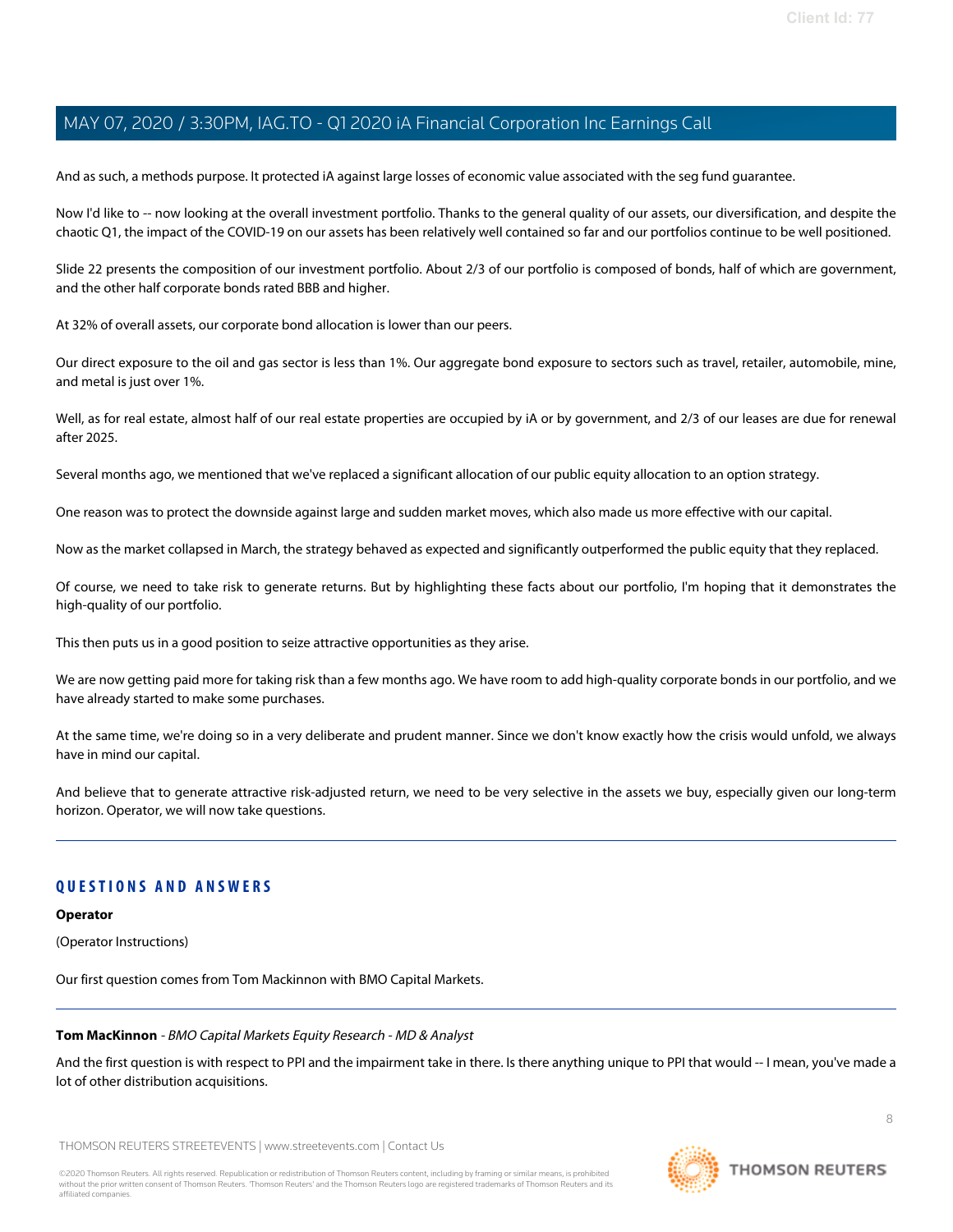You talk about sales for Individual Insurance being lower. But I wouldn't have thought that would have stressed PPI as much to be able to lead to the goodwill impairment.

So is there anything unique about PPI that would have led to this? And did you conduct the same kind of goodwill test with respect to your other distribution acquisitions you've made?

### **Jacques Potvin** - iA Financial Corporation Inc. - Executive VP, CFO & Chief Actuary

Thank you, Tom, Jacques speaking. I will answer the last part first. Yes, we did that with all of the other distribution and everything is fine.

About PPI, maybe just to remember what we did last year because it was quite important to remember that goodwill impairment we took last year was to put us in line with the earn-out formula.

So it was really the management view when we did the transaction. And like Denis explained at that time, the accounting rule require us to put a big goodwill so that support our view, in fact, because if we take a small goodwill when we made such an acquisition, when there's an earn-out formula, if the, I would say the scenario proved to be exactly what we were expecting, we will have to take a loss.

So if you remember well, we took a goodwill impairment, but the earn-out formula was a positive for us.

Once that said, what is happening with PPI right now is happening with all, I would say, MGAs into Canada and even the U. S. is that sales distributor have to move from face-to-face meeting to non-face-to-face meeting.

Also, keep in mind that PPI also do business in the very high-end market and in that market its impossible to do medical tests right. So really, the impairment is really temporary in regard of revenue.

We see those revenue reducing for 2020, probably 2021. However, what we have to play with here is really an accounting rules. And that accounting rule normally should be for permanent impairment. Business-wise, we see that as being a temporary impairment but unfortunately, we have to follow the accounting rule. The other element, like I mentioned in my allocution is really the risk premium as the spread widened a lot.

We need -- we had to recognize that into the accounting formula for the test of impairment. So that's really what explained PPI.

# **Denis Ricard** - iA Financial Corporation Inc. - President & CEO

Yes, maybe. It's Denis here. I just want to add something. And as Jacques mentioned, the accounting rules are the accounting rules. And the matter of fact is that they are one-sided. And this is a pretty good example where we believe that long-term, the value of PPI is not diminished.

But because the accounting rules forces us to look at the short-term impact on the cash flows or revenues. And also, at the same time, assume, let's say, a higher discount rate, well, we needed -- we had to take a hit.

Now when things go back to normal, guess what, the accounting rules will not allow the organization to put back the value in the balance sheet.

So it's a one-sided rule, and we have to abide by that. But for us, what is most important is that we don't believe that there is a permanent decrease in value when we think long-term.

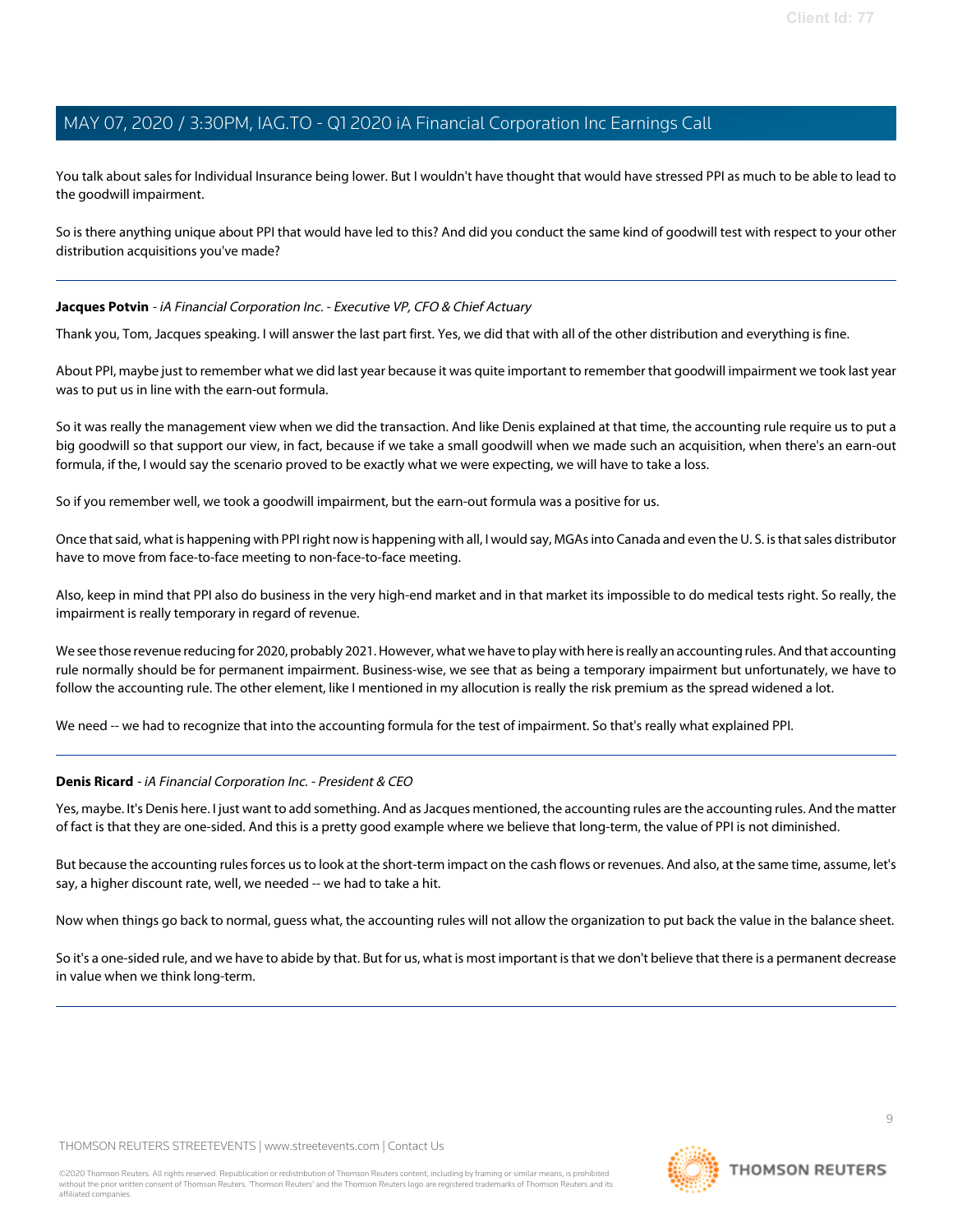### **Tom MacKinnon** - BMO Capital Markets Equity Research - MD & Analyst

Okay. Thanks for that. And you mentioned that PPI with no medical tests for high net worth, it's really making sales difficult. You did give a little bit of color on April sales, but maybe you can elaborate a little bit more in terms of -- I think you said they're just doing better than expected, but maybe you can provide a little bit more color by some of your lines of business.

### **Denis Ricard** - iA Financial Corporation Inc. - President & CEO

Yes. Well, I think I'm going to ask Mike to or even Renée to go over the -- specifically the individual lines, but also at the same time, review some of the other lines for April.

#### **Michael Stickney** - iA Financial Corporation Inc. - Executive VP & Chief Growth Officer

Sure. I'll take it on. So going by line of business, individual insurance in Canada, had very good results in April.

We're plus 14%, but that's probably not indicative of what's coming. We expect that to kind of trend down because there's a lag in the sales process as I'm sure you're aware.

Seg fund sales are up 11% in April. These are year-over-year numbers. Mutual fund gross sales, plus 5%, employee plans, plus 1%. The dealer business overall is down 64%.

No real change in GSR. SMS off 7%, and that's going to trend down because the travel insurance market is kind of dried up for now. U.S. life is up 48%.

And basically, what's happened in the U. S. in the life business is we had a very strong year last year, as you know when it trended up a lot in the second half of the year, and that trend is just continuing.

And so, I guess on top of that, we've been selling through call centers for a number of years.

And we sort of built up capability to support remote sales like other than face-to-face sales. So that's really become a powerful tool, obviously, in this market.

My own view is there's probably a bit more demand out there for final expense type products, given, obviously, people are feeling at risk.

And the other issue that's going on and working on our advantage is, as Denis said at the outset, we moved to work from home pretty quickly right across the Board in the U. S. as well.

And some of our competitors in this market in the U. S. life are struggling. They've moved to work from home, too, but their service is pretty poor.

So we're picking our business that way, too.

And then finally, our U.S. dealer business is off 14% in April.

#### **Operator**

Our next question comes from Scott Chan with Canaccord Genuity.

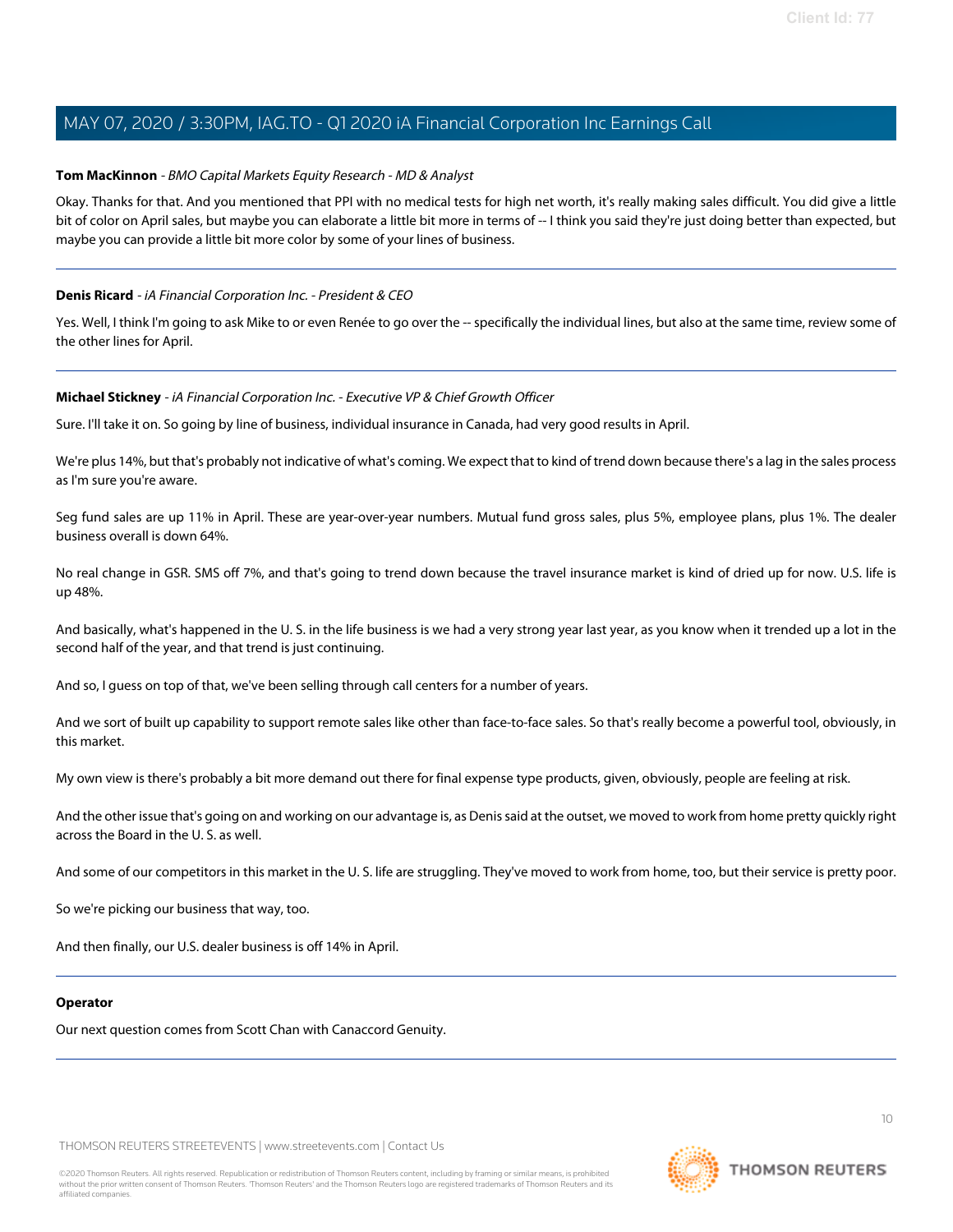### <span id="page-10-1"></span>Scott Chan - Canaccord Genuity Corp., Research Division - Director of Research of Financials & Financial Services Analyst

So just going back to the U. S.-based IAS vehicle warranty acquisition. And maybe educate maybe us a little bit on kind of pre-COVID and post-COVID within that industry and maybe related to IAS.

### **Denis Ricard** - iA Financial Corporation Inc. - President & CEO

I guess, Mike, you can take that one.

### **Michael Stickney** - iA Financial Corporation Inc. - Executive VP & Chief Growth Officer

Yes. Mike Stickney again. Basically, our view is that the IAS business and our U.S. dealer business in general, it's going to attract car sales. And car sales are -- have slowed down starting in late March. And interesting about the U.S. is there's a lot of good data on this market. It's studied extensively, and we've been looking at a few of these reports. And one, in particular, we've been relying a lot on is J.D. Power, which publishes weekly. And basically, car sales right now are based off about 50%. This is in the month of April on a week-by-week basis, but it's trending up. So the expectation is that it's going to improve through the balance of this year.

And if things resolve themselves reasonably well with the pandemic say by the end of the year, they're projected to be close to normal, say, by that time, say, at the end of the year.

And we expect our sales to kind of track pretty close to the car sales.

#### **Scott Chan** - Canaccord Genuity Corp., Research Division - Director of Research of Financials & Financial Services Analyst

And just on the -- I guess, on the Canadian side with the nonprime car loan portfolio, you talked about loss rates over the trailing 12 months. But have you noticed anything in Q1? And have you stress tested the portfolio in a worst-case scenario of this pandemic is extended?

#### <span id="page-10-0"></span>**Denis Ricard** - iA Financial Corporation Inc. - President & CEO

I'll leave it to Sean.

#### **Sean O'Brien** - iA Financial Corporation Inc. - Executive VP of Dealer Services & Special Risks

This is Sean here. So the first part of the question, no, the losses haven't hit yet. They probably won't hit until Q4. We're deferring customers as they call in. We've got a pretty strict deferral process. But what we used on the assessment of the provision was we just looked at the portfolio and sort of the -- we used Fort McMurray as kind of a proxy wherein a total sort of industry shutdown, there's about 25% of customers' credit we're looking at deferrals to that period.

And then we looked at our own experience on deferrals, which is a tool we've had in our belt for quite some time, and we said, typically, a customer has a deferral over the life of that loan, we'll see about a 50% increased loss over the expected, then we applied that to our expected deferral rates of 25%, which probably won't go that high, but potentially. And that's how we came up with the provision that we took in Q1 of \$9.7 million. The losses itself won't actually come in probably later this year. And as it's a gradual return to work, I expect we'll see a gradual increase of losses as people realize their actual financial situation.

We're also seeing early signs of some relief. The COVID relief has been helping. Our customers are taking sense of use of that and also so the unexpected force savings that our customers are seeing as well, just given their isolation, but that's what we're seeing on that side.

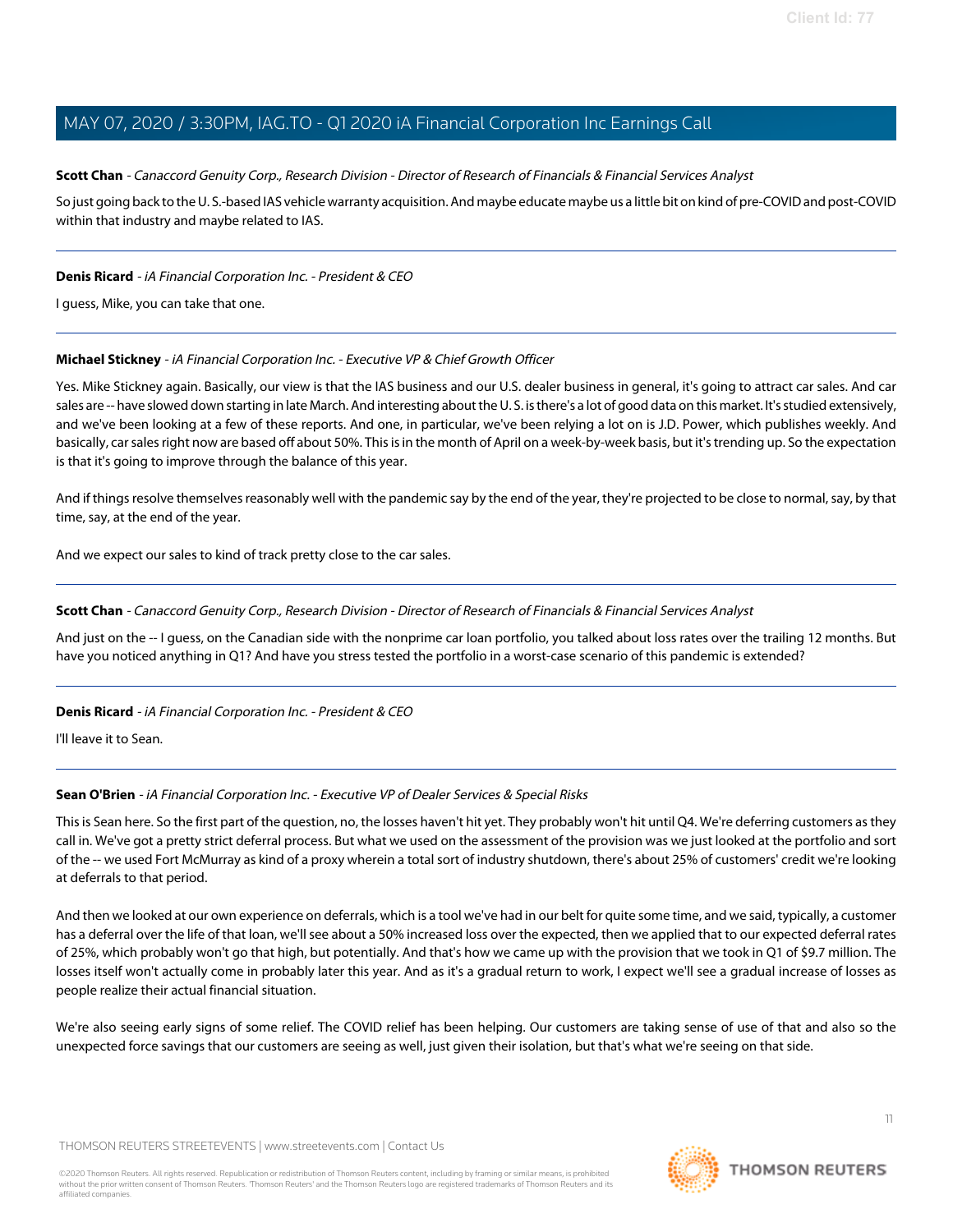#### **Operator**

Our next question comes from Paul Holden with CIBC World markets.

### <span id="page-11-0"></span>**Paul Holden** - CIBC Capital Markets, Research Division - Executive Director of Institutional Equity Research

So 2 questions. First is with respect to iA Auto and home. Obviously, you presented a positive experience in Q1. Given the premium relief measures that I'm assuming started in Q2, should we reasonably expect experience to be more neutral over the next couple of quarters?

### **Jacques Potvin** - iA Financial Corporation Inc. - Executive VP, CFO & Chief Actuary

Go ahead, Sean.

**Sean O'Brien** - iA Financial Corporation Inc. - Executive VP of Dealer Services & Special Risks

Yes. Yes. It's Sean here. Yes although we are giving back as a direct insurer, we are giving some premium relief to our customers.

But the positive impact on -- because of the lower claims given customers aren't driving and they're keeping close in their homes is more than offsetting the benefit. So we're still expecting a strong year for Home and Auto.

### **Paul Holden** - CIBC Capital Markets, Research Division - Executive Director of Institutional Equity Research

Okay. Got it. That's helpful. And then with respect to IAS, wondering if you can comment on thoughts around purchase price consideration. Obviously, you're not going to give us any specifics there. But given the change in environment, is there an opportunity to negotiate or have a further negotiation around transaction value?

# **Denis Ricard** - iA Financial Corporation Inc. - President & CEO

It's Denis here. I want to reiterate that we are committed to finalize the deal. It's not closed yet. And because it's not closed yet, I don't think we should, at this point, add anything to it. But we are certainly committed to finalize it based on the information that you already know.

#### **Paul Holden** - CIBC Capital Markets, Research Division - Executive Director of Institutional Equity Research

Okay. Fair enough. I'm sorry, I will ask one more, and that's with respect to the hedging program. So within your prepared remarks, you commented that it behaved as expected in Q1 despite the losses.

But within your news release, you also made some references to some changes, I think, that have been made post-March or at some period in March. Can you discuss what changes have been made to the hedging program, whether it's on-site funds or on the VA?

**Denis Ricard** - iA Financial Corporation Inc. - President & CEO

Yes. So Alain, I'll leave it to you.

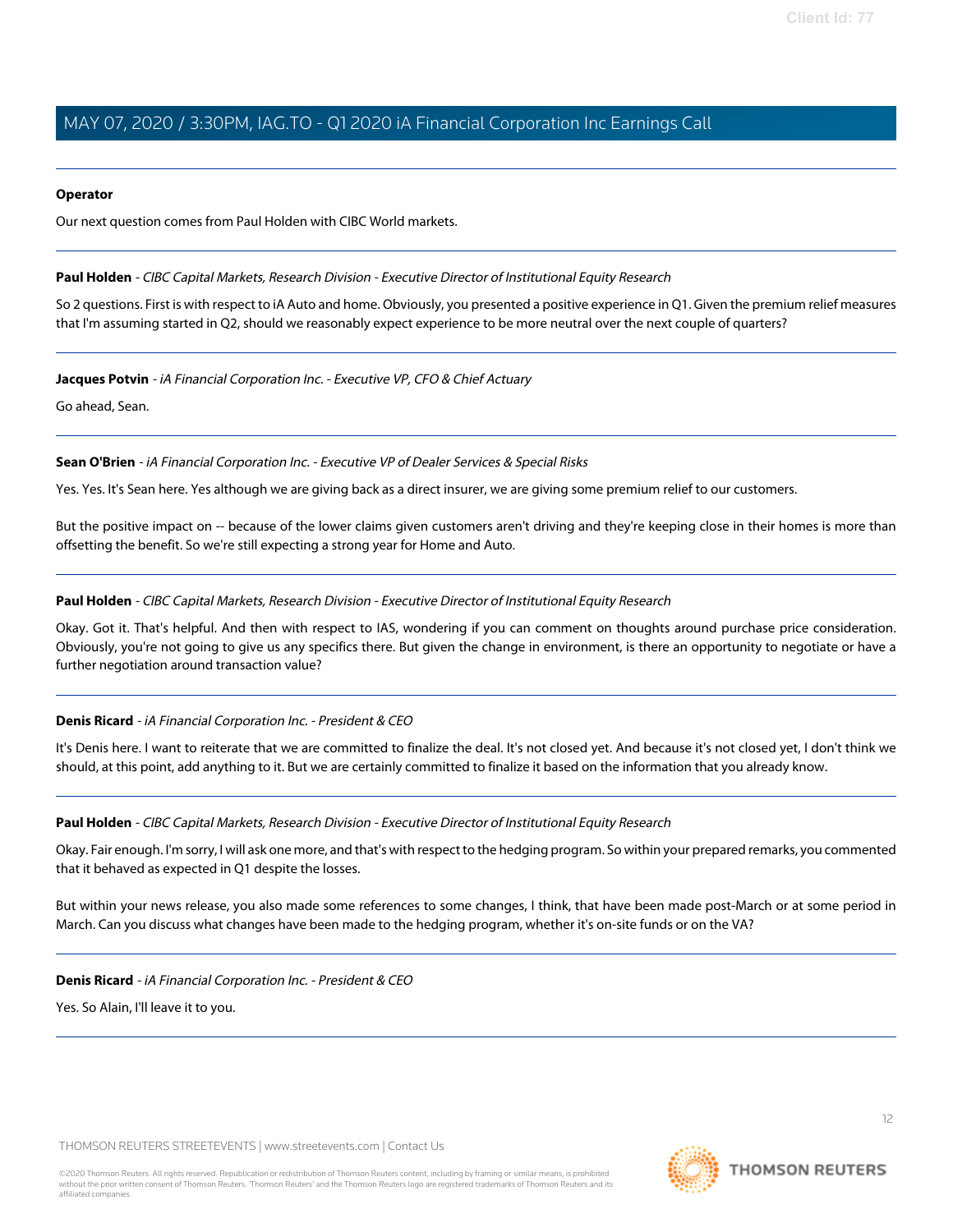### **Alain Bergeron** - iA Financial Corporation Inc. - Executive VP & CIO

Yes. Sure. So on the, I mean, we've made some improvements, and we're still working on some others. But I don't want to tend the message that if we were having quarters like Q1, then we wouldn't have that type of experience. So we've made improvements at the margin. We had several initiatives, like a lot of things are important to us.

We are improving them over time. So when the volatility hits, some of them, we've simply accelerate and put more resources there to accelerate. And we've got some benefit from that. I'll give you a couple of examples. One of them is on the operational side of things.

So we had been invested in some of our risk system and ability to understand more rapidly in the risk exposures, that they are changing dynamically.

So increasing the speed of that has been something that's been helpful. The second is we have a list or a series of instruments that we're using for hedging.

There was and then I can't be too specific here, but I'll say that there was one of them that we have been looking, trying to find for a while and the team has been working on.

And we finally found a way to add that instrument in a way that was not prohibitively expensive.

And that would improve future results.

I know it's not exactly what you say, but I think another test is the month of April and the month of April was fairly volatile, maybe not quite as March, but still early volatile.

And we experienced overall a loss of \$2 million. So the volatility being high, something consistent with the matrix that we've put on the slide, but then some other risks like the basis risks was positive.

#### <span id="page-12-0"></span>**Operator**

Our next question comes from Meny Grauman with Cormark Securities.

**Meny Grauman** - Cormark Securities Inc., Research Division - MD & Co-Head of Institutional Equity Research

First question is on Slide 6. If you note that in the U.S. dealer services business that you don't expect it to be as affected at Canada? And I'm just wondering what are the factors that are driving that relative performance, U.S. versus Canada or the expectation of the relative performance?

#### **Michael Stickney** - iA Financial Corporation Inc. - Executive VP & Chief Growth Officer

Well, I guess, it's Mike Stickney here. The way I look at it is, obviously, there's 2 different countries, things are a little different in the U. S. There's the whole political environment is different. There's less of a social safety in that.

And there's just more pressure, too, for the economy to open up. And so a good example here in Phoenix is car dealers, car dealerships rather never shut down any time over since COVID started up. And car sales are only in on this J.D. Power think I referred to earlier, we actually report our car sales by major cities. And car sales and Phoenix really are only off 25% through, let's say, through April.

And you're seeing similar results at Texas. And so when I compare that to Canada, a lot of car dealerships are closed to Canada or have been and they're just starting to open up now.

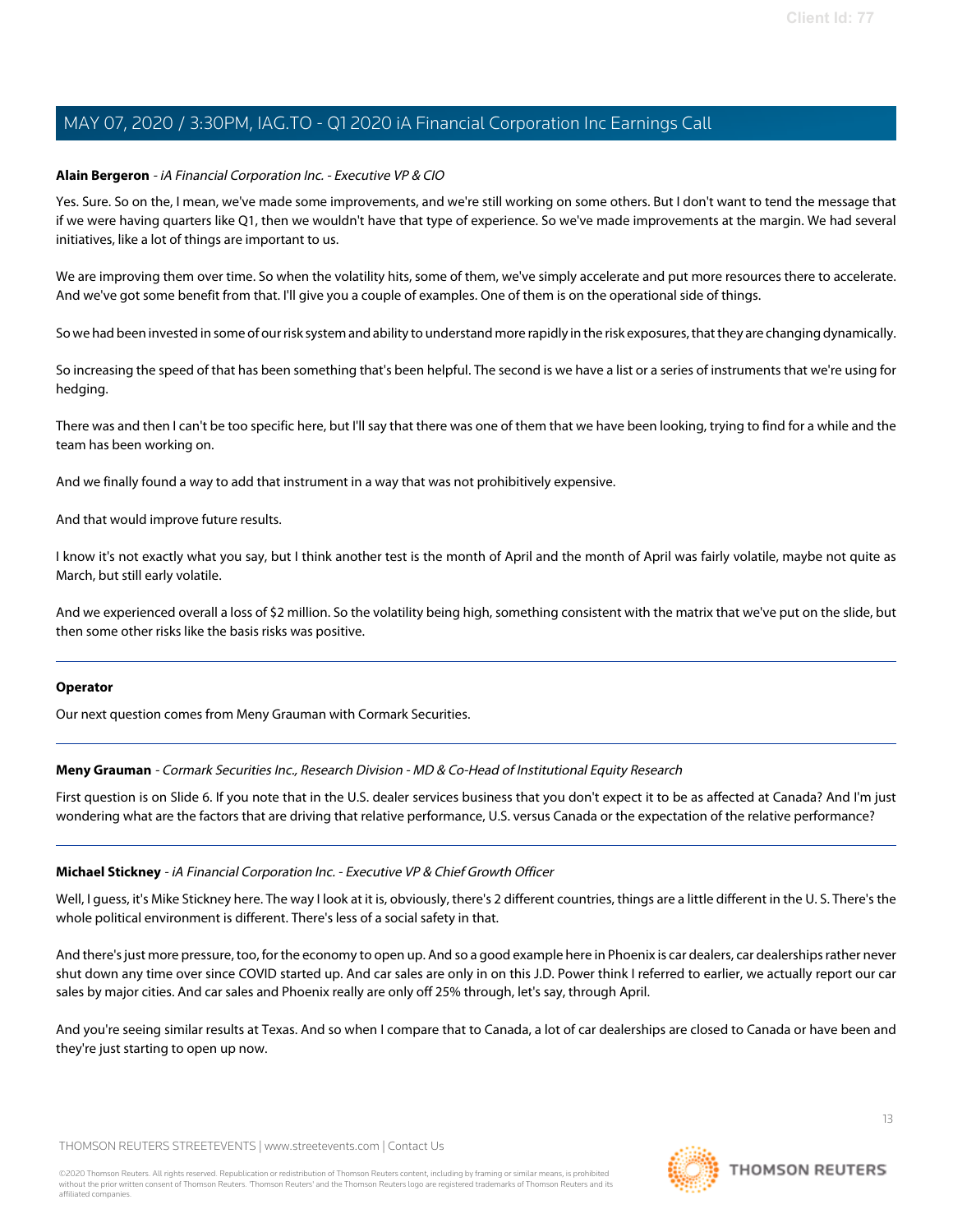So our view is that things, sales will be slower in Canada as compared to the U.S. and then just kind of based on the data we're seeing.

#### **Meny Grauman** - Cormark Securities Inc., Research Division - MD & Co-Head of Institutional Equity Research

Okay. And then Denis, on the last call, you talked about the expectation for elevated expenses in 2020 to increasing investment in productivity and growth and then also the implementation of IFRS 17.

So I'm wondering how you would revise that outlook on expenses given everything that's happened in your outlook?

### **Denis Ricard** - iA Financial Corporation Inc. - President & CEO

Well, obviously, with what happened, we had to look again at our plan for 2020 looking forward.

And we have changed some of our priorities, obviously, everything it has to do with improving the distribution experience like non-face-to-face, end-to-end processes, we've put our money there because it's basically, we want to make sure that the revenue are going to be there. Even though we had already started a lot of digital initiatives over the last several years, we have accelerated the investments that we're making there.

So at this point, we are tightening up our expense expenditure, but we are reallocating it towards where is it that it's going to make much difference in the COVID environment.

#### **Meny Grauman** - Cormark Securities Inc., Research Division - MD & Co-Head of Institutional Equity Research

Okay. And then just finally for me, what's the risk of elevated claims coming down the pipe from COVID specifically in Special Market Solutions group.

But I don't know if there's any other areas like the travel part of that? Are there big claims that we could potentially see from that business?

# **Jacques Potvin** - iA Financial Corporation Inc. - Executive VP, CFO & Chief Actuary

Jacques speaking. No, for SMS division, pretty much everyone are at home, they are not traveling, it's very short-term businesses. So we are not exposed to that kind of travel experience. So we would be pretty good with that.

#### **Denis Ricard** - iA Financial Corporation Inc. - President & CEO

Yes. I know that in the industry, there were some concern about the cancellation of trip insurance type of benefit, but we don't have much exposure there.

#### <span id="page-13-0"></span>**Operator**

Our next question comes from Doug Young with Desjardins Capital Markets.

#### **Doug Young** - Desjardins Securities Inc., Research Division - Diversified Financials and Insurance Analyst

First question is for Jacques. And just on Slide 18, just the equities backing liabilities. It looks like the floor moved down to 11,700 versus 13,000. So you've got a buffer of about 13% before you'd have to strengthen reserves. Did you actually strengthen reserves this quarter?

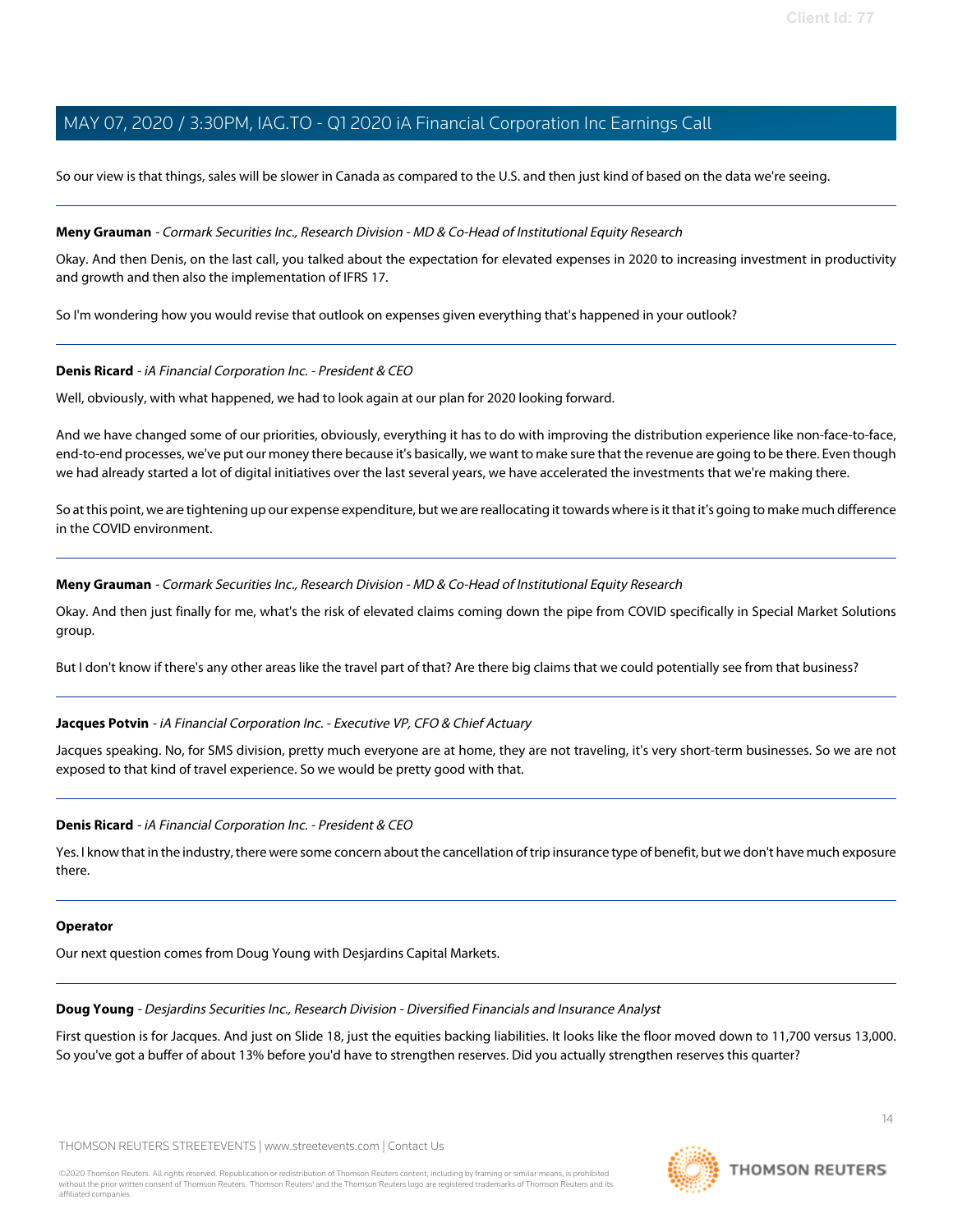Just trying to get a sense of why there was that move from 13% down to 11%.

#### **Jacques Potvin** - iA Financial Corporation Inc. - Executive VP, CFO & Chief Actuary

Thank you, Doug, for the question. That topic is a little bit complex because the metric we're providing on that slide is the TSX. However, our real exposure is comprised of private equity of options that replicate equity, Canadian equity, and we have a small part of Canadian equity.

So the trigger and as an example, private equity didn't go down as much as public equity in Q1.

So that's why we look overall, at all the decline of our portfolio, and we make an estimate what's the decline in the metrics that is equal to where the trigger will play. But in reality, in the quarter, things will move differently from all those parts. So that's really what happened here.

So the good news here is even during the worst of the crisis in Q1, we still had, not deplete the stock buffer entirely, so which is a great news.

And the other information I will provide because I promise that to many investors, I had discussion with during March is that if ever, okay, market goes very bad again, what we're providing, if that trigger is, I would say, reach, we are providing the sensitivity of the impact on reserve strengthening.

### **Doug Young** - Desjardins Securities Inc., Research Division - Diversified Financials and Insurance Analyst

Okay. Fair enough. And then second question, just on the hedging, the \$0.57 hedging, just maybe I can, the way I think about it, the \$0.31 is essentially the slippage because I think you dynamically hedged and the volatility was so significant, you had to trade around that. And you don't use put options, you short equity futures, correct me if I'm wrong.

And therefore, because of that volatility, that's where that's a \$0.31. Is that correct?

#### **Alain Bergeron** - iA Financial Corporation Inc. - Executive VP & CIO

That's right. Yes.

# **Doug Young** - Desjardins Securities Inc., Research Division - Diversified Financials and Insurance Analyst

Yes. Okay. Then the \$0.26 is just the difference between your hedging the market and versus the actual performance of your funds. So that's the other component. Do I have that right?

# **Alain Bergeron** - iA Financial Corporation Inc. - Executive VP & CIO

I would say 95%, right? The other part is the I guess, it's the hedging instruments that so for example, a manager could have a benchmark of the TSX composite.

But it's expensive to trade-in and out of the composites. So we trade the TSX 60. And so there's a small spread in normal time and [in crisis] when there's big volatility, the small even though they're highly correlated, the small basis, the small basis risk can increase.

And that's part of that other number.

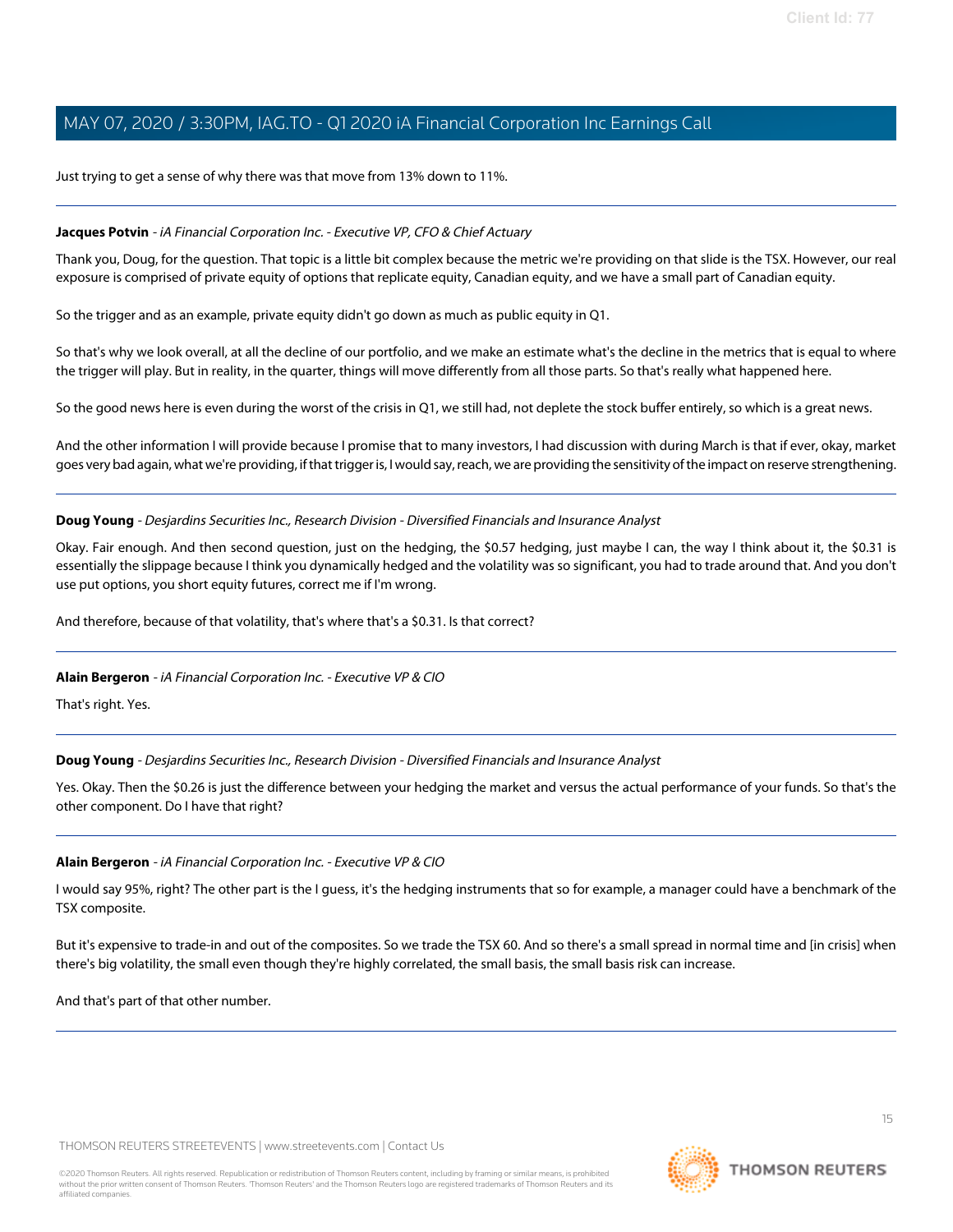#### **Doug Young** - Desjardins Securities Inc., Research Division - Diversified Financials and Insurance Analyst

So on the first part, have you thought of or have you shifted over to use more put options where volatility is more embedded in?

And so you don't have that same level of risk? Or is it still too pricey to do so?

#### **Alain Bergeron** - iA Financial Corporation Inc. - Executive VP & CIO

Yes. No, you're right. This is at the center. I mean, if I take a step back, the goal of the program yet is to protect the company against extremely unfavorable market.

And it's done that, right? But the second is to do that at a reasonable cost in the long run. And then buying a lot of volatility or buying puts or selling or buying exotic options to upload that risk makes it quite costly in the long run.

So that's the balance that we have to reach. And as these discussions are happening. They happen between the actuaries, the business lines, the investment department. And to put it in perspective, if you look at the last 10 years, even with this Q1, there's still a \$0.22 of EPS, that's, call it, in the money.

But what this also masks is that the year after year cost of running that strategy is lower. But this is a continuum and finding exactly the optimal place is a challenge, but we've like they call it the departments involved have deemed that we are aiming for a long relatively low long-term cost.

#### **Doug Young** - Desjardins Securities Inc., Research Division - Diversified Financials and Insurance Analyst

So I guess that's the argument against pricing in the product versus pricing in the hedge. So the put options are still too expensive to essentially implement in this. So is there discussions about having changes in the pricing of the product?

#### **Alain Bergeron** - iA Financial Corporation Inc. - Executive VP & CIO

Maybe Jacques, I'll let you answer this one.

#### **Jacques Potvin** - iA Financial Corporation Inc. - Executive VP, CFO & Chief Actuary

Yes. Actually, Doug, you're, yes, the pricing of the product was stick at the beginning when we sold. We're speaking here about legacy product.

We have to remember that because the sales we make nowadays have lower guarantees. So pricing of the product were there. And like Alain mentioned, long-term costs versus short-term volatility.

That's really the trade-off we need to do here. And that's what we did and the program work as expected.

#### **Denis Ricard** - iA Financial Corporation Inc. - President & CEO

Yes, it's Denis here. I just want to on Slide 11, as you've seen, when we look at the history of the performance of that program, we are quite pleased. And we've just experienced the worst and the extreme and the worst of the extreme.

But when you look at all the other quarters, we've benefited all in, up to now.

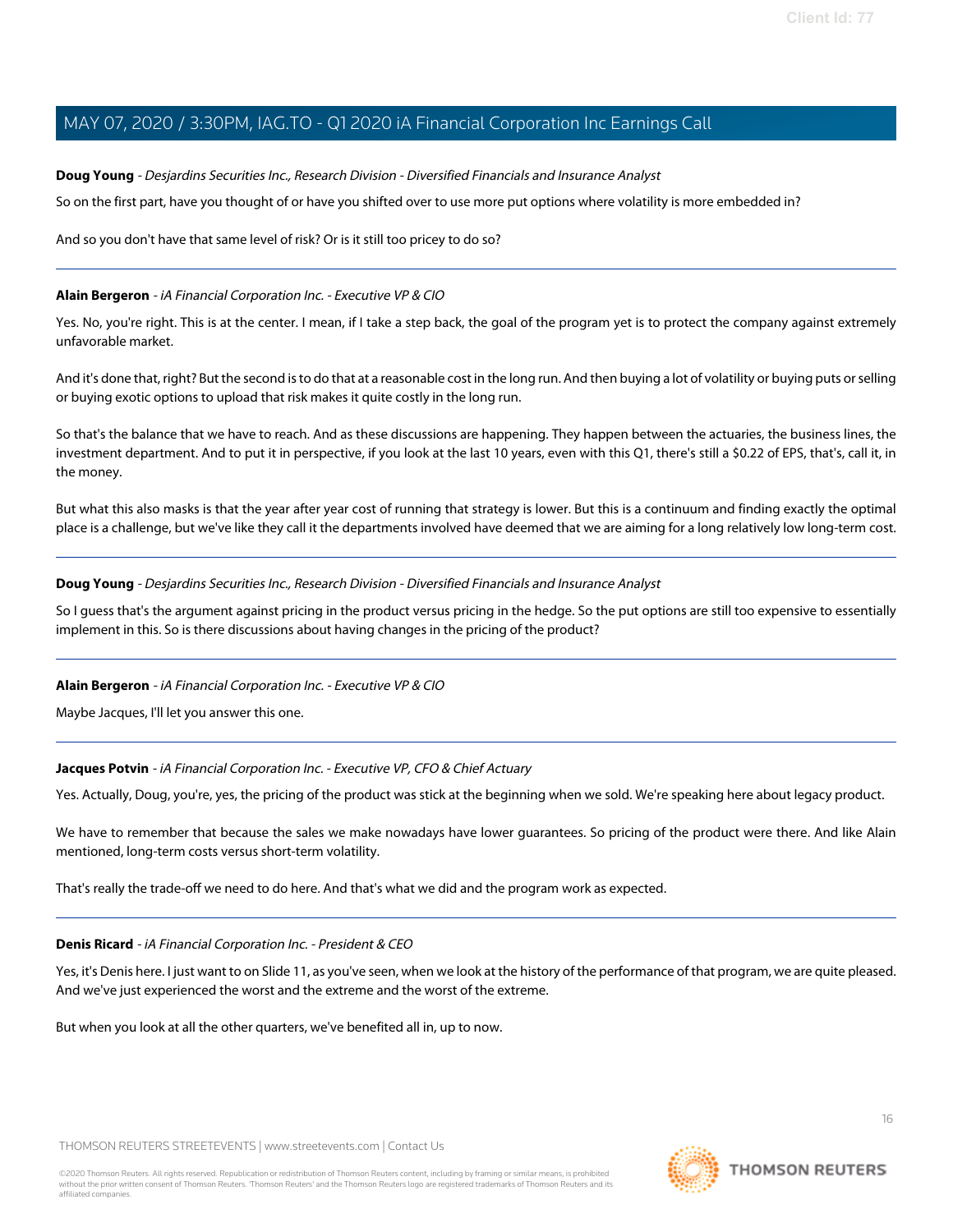But I think the program does his job. I mean there's a compromise to be done. I mean, at some point, you may want to hedge everything, but the cost would be super prohibitive that there's no point. Here is that we are accepting some kind of volatility for the program to be cost-effective at the end of the day. But this quarter was the worst of the worst.

#### **Doug Young** - Desjardins Securities Inc., Research Division - Diversified Financials and Insurance Analyst

Fair enough. Fair enough. And then just lastly, the tax rate in the quarter on a net or reported basis was a recovery. When I look at the \$1.41, what's the embedded tax rate in that, Jacques?

Or what's the tax rate if we were just to back out all the experience losses? Because it sounds like that's where the tax impact came through.

#### **Jacques Potvin** - iA Financial Corporation Inc. - Executive VP, CFO & Chief Actuary

If we were to remove all those losses, the tax rate would be favorable.

We disclosed a gain of \$0.04 coming from our status as a multinational insurer. Apart from that, it will have been right on within the quidance.

**Doug Young** - Desjardins Securities Inc., Research Division - Diversified Financials and Insurance Analyst

So in line. So if we, on your \$0.41, it's in line with guidance. And then that \$0.04 gain, is that a recurring item? Or is that just a onetime item that you recognized this quarter?

#### **Jacques Potvin** - iA Financial Corporation Inc. - Executive VP, CFO & Chief Actuary

You know what, I think we discussed our status as a multinational every quarter, there will always be fluctuation, okay? There will always be fluctuations. So we see that as a fluctuation.

#### <span id="page-16-0"></span>**Operator**

Our next question comes from Steve Theriault with Eight capital.

#### **Stephen Theriault** - Eight Capital, Research Division - Principal & Head of Research

Jacques, just to complete the loop on the tax rate. When we've talked in the past, you talked about your -- that status, ultimately helping the tax rate over the medium term.

So like is there the potential for that tax rate guidance which I think was 20% to 22%, like we're talking about it every quarter. Like is there a view that that will go lower ultimately?

#### **Jacques Potvin** - iA Financial Corporation Inc. - Executive VP, CFO & Chief Actuary

You can rest assured that we are working to, we will always work to bring that as low as possible.

However, what we provided in our guidance was really with all the initiative we have in mind what would be our expectation. So this was the best we can do for 2020.

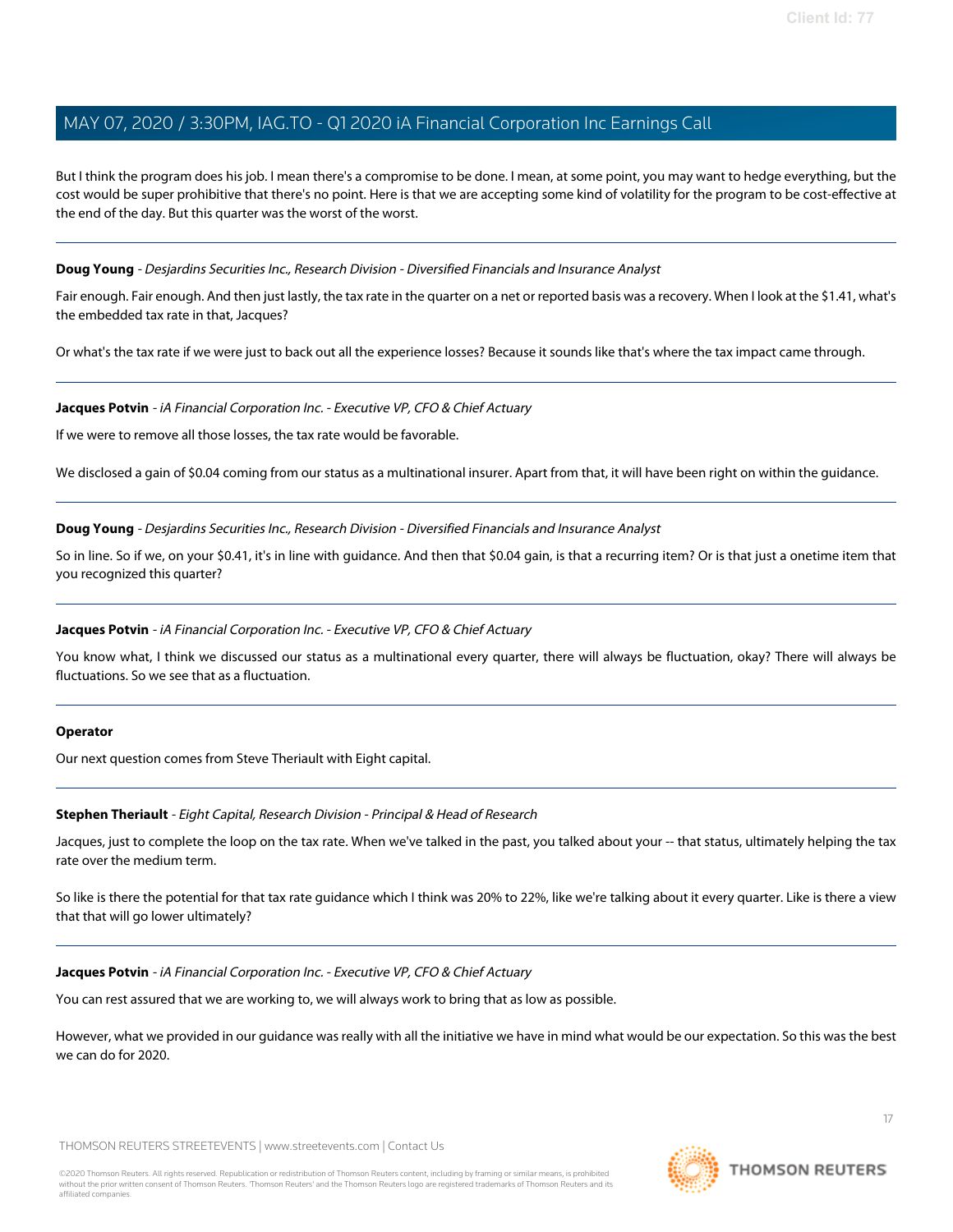### **Stephen Theriault** - Eight Capital, Research Division - Principal & Head of Research

Okay. Okay. And I wanted to ask a follow-up or 2 on the subprime auto business. Just you gave some numbers there, but does -- the hit you took this quarter, does that -- if I'm doing the math right, does that imply the loss rate rising from the 5.5% you're seeing today that maybe hasn't gone up yet to sort of 6.5% or 7%. Is that sort of what you've got in your numbers? And then as bad as you expect the losses to get over the next sort of 12 to 18 months?

#### **Denis Ricard** - iA Financial Corporation Inc. - President & CEO

Sean, do you want to comment?

#### **Sean O'Brien** - iA Financial Corporation Inc. - Executive VP of Dealer Services & Special Risks

Yes. This is Sean. Yes. The 7% number is roughly where we see it peaking when the losses start to come in. So yes, I think your math is good on that.

### **Stephen Theriault** - Eight Capital, Research Division - Principal & Head of Research

Okay. And in terms of the deferrals, can you give us a sense of what level of deferral you've seen in that book up until now?

#### **Sean O'Brien** - iA Financial Corporation Inc. - Executive VP of Dealer Services & Special Risks

Yes. So I mean the deferral process we're doing is it's a one month only. We have to -- customer has to reach out to us.

The customer does have to make a principal payment to engage it. So it's kind of a handle to assess the situation month-to-month. And so far, we're running under 20% cumulative deferral so far that we've seen. And the requests are coming off substantially in the last, recently. So it's, it appears to repeat.

# **Stephen Theriault** - Eight Capital, Research Division - Principal & Head of Research

Okay. Thanks for that. And then last thing for me, probably for Jacques, in terms of the solvency sensitivity disclosure on Slide 13.

Can you just talk briefly -- maybe it's complicated, but why the credit spread sensitivity went to 0 across the board?

#### **Jacques Potvin** - iA Financial Corporation Inc. - Executive VP, CFO & Chief Actuary

Good observation, Steve. Actually, it took that big widening of spreads during Q1 to discover that the vector we table at last quarter was missing an element. Actually, when there's -- and here, we're speaking about corporate spread. We're not speaking about provincial spread. So there's 2 leg to it, one in the present value of PfAD, the other one in the solvency buffer. So all in all, net, our sensitivity is really 0 there.

It's only that what we provided in Q4 was missing one part.

#### **Operator**

Our next question comes from Gabriel Dechaine with National Bank Financial.

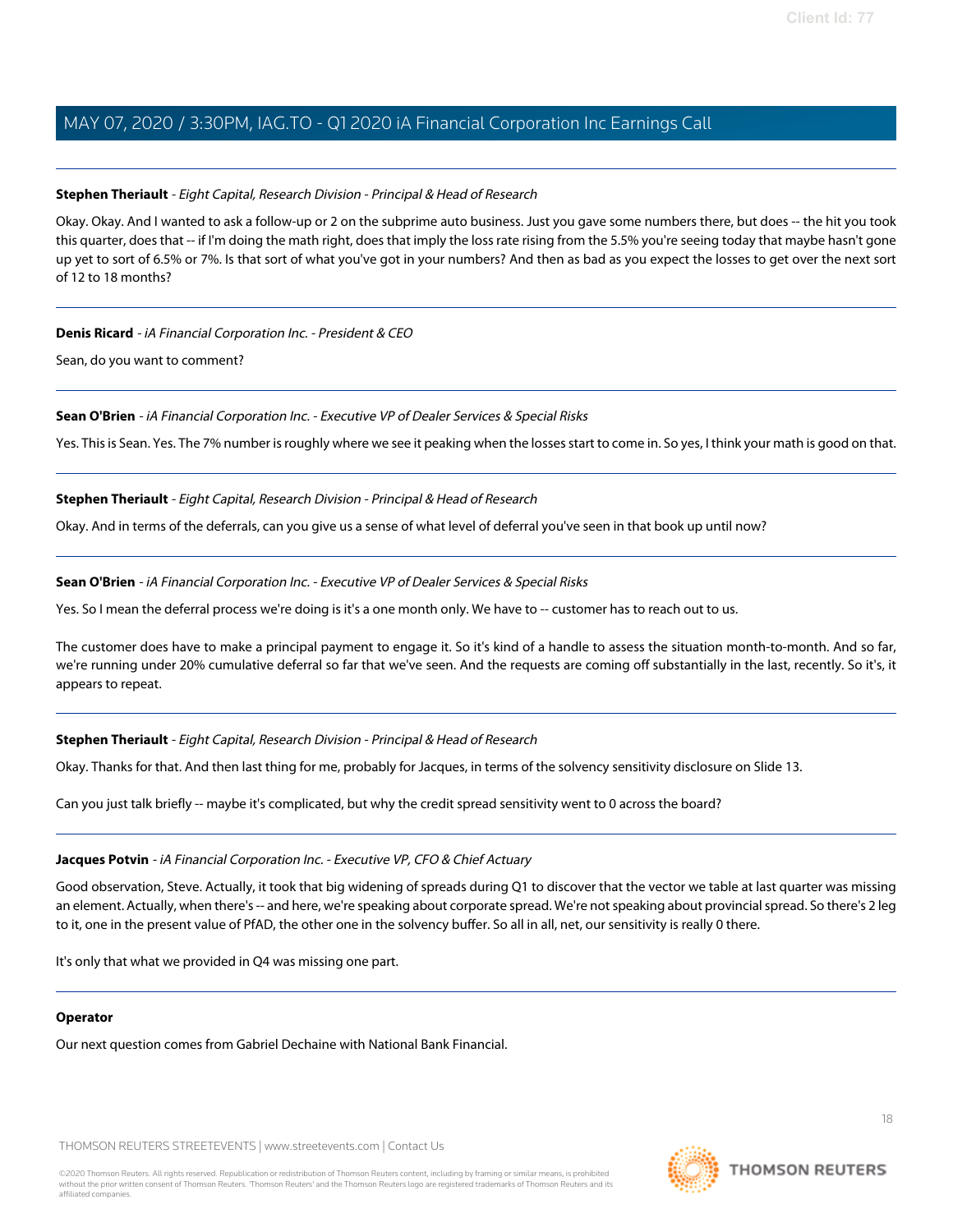### <span id="page-18-0"></span>**Gabriel Dechaine** - National Bank Financial, Inc., Research Division - Analyst

Just to confirm something on this old goodwill writedown stuff. The sense I'm getting is, its largely related to sales and profits driven of those sales.

And as it relates to like back, your -- as long as the sales progresses, you were kind of describing earlier, you don't think there'll be a goodwill write-down?

#### **Jacques Potvin** - iA Financial Corporation Inc. - Executive VP, CFO & Chief Actuary

Not at all.

#### **Gabriel Dechaine** - National Bank Financial, Inc., Research Division - Analyst

Okay. And I mean, it hasn't closed yet by IAS. Is it similarly positioned?

### **Jacques Potvin** - iA Financial Corporation Inc. - Executive VP, CFO & Chief Actuary

Like Denis mentioned earlier, the transaction has not been closed yet. So we will keep quiet on that one for the moment.

### **Gabriel Dechaine** - National Bank Financial, Inc., Research Division - Analyst

All right. Now Slide 17, I think it is here? Yes. Slide 17, pandemic related impacts. You did have some negative experience items in the quarter in individual insurance and group. Just wondering what you're thinking? The illustration here has 3 negative to 2 negatives. So it's one of the worst things, I guess, that could happen in this list.

So what in the quarter do you see as maybe a recurring issue?

And if you can describe those? And then what new issues do you foresee materializing in the next few quarters as far as policyholder behavior and other stuff goes, please?

#### **Jacques Potvin** - iA Financial Corporation Inc. - Executive VP, CFO & Chief Actuary

Okay, perfect. Jacques speaking. I would tackle Q1 first. So when I look at Q1, and you have, I would say, the information on the front slide here, it can be complex to follow.

Individual Insurance, it's mortality and lapse, half and half. And here, I would say that we see that as being a blip for the moment. It's not a trend. That's not the way we see it.

Is it COVID related? I would give you only an example for lapse. There's one big policy that was lapsed last year that was reinstated in Q1 and that cost \$0.01 and as a client changed his mind because of COVID-19, we will never know.

So we don't know for that. If you look at group experience in Q1, you have the car loan provision we discussed about, you have the disability. So disability, long-term disability was negative in Q1. However, in April, so far, we are doing fine.

So we saw that as being a blip. So Q1 is really blip and IAAH is not related, like we said, also, is not related to COVID. We had such great experience before the mid-March. When I look -- looking forward on Slide 17 about the minus, minus, minus, minus, minus, it's really pandemic related.

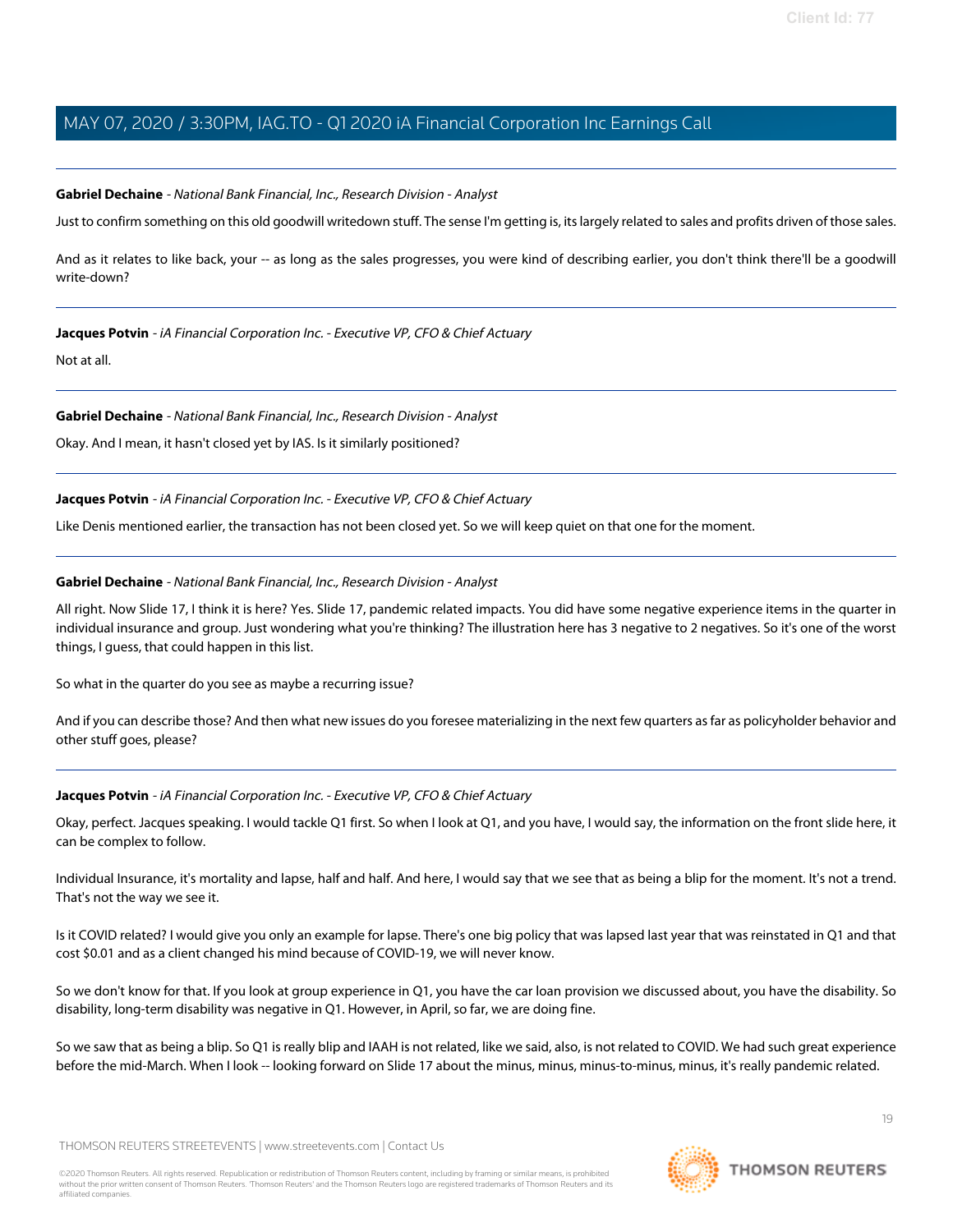It's not the normal, I would say, gain and loss, we will experience is really the pandemic related.

And here, what we want to say, here, mortality will -- because of pandemic mortality, we will have -- it's manageable, what we're expecting, but mortality won't be positive.

We expect with the social distancing measure that it will put pressure on disability. Like Mike explained on dealer, if we are not doing business, profitability will reduce. Well, distribution, it's tougher to make a recruitment of new people.

It was already included. And this sign it's in relation with the guidance we provided at the end of the year.

So we wanted to give you the directional and kind of magnitude idea compared to our original guidance. That's what we provide there.

And we spoke also about SMS, Special Markets Solution. Nobody are traveling. So we won't sell business. We won't make profit there. So there are small elements that will add up.

### **Denis Ricard** - iA Financial Corporation Inc. - President & CEO

Yes, Denis here. I want to just add one thing to this slide. Obviously, this slide, the one number that is very important is the number of the first line, which is 2020. We're talking about 2020. In fact, we were trying to show you our thinking in terms of what's going to happen, let's say, during the COVID-19. The other very important line is the fact that we believe that in our business model post-COVID, there's no permanent damage.

So it's a way for us to tell you, okay, during the post-COVID -- sorry, during COVID, which we don't know. I mean, you and I, we don't know exactly how long this is going to last. But during the COVID-19, this is the kind of results that could happen. But we still believe that getting out of this crisis, that our business model is strong and that we're going to get back to where we were before.

#### **Gabriel Dechaine** - National Bank Financial, Inc., Research Division - Analyst

Okay. And just a quick one. I got the impairment, the \$0.02 item. Can you describe what asset sector, et cetera, that was related to?

### **Jacques Potvin** - iA Financial Corporation Inc. - Executive VP, CFO & Chief Actuary

Actually, it was a private bond that we were owning that we already impaired a few times in the past. We finally sold that asset that we sold it at a lower value than the book value.

#### <span id="page-19-0"></span>**Operator**

Our next question comes from Darko Mihelic with RBC Capital Markets.

#### **Darko Mihelic** - RBC Capital Markets, Research Division - MD & Equity Analyst

Just a couple of questions here. First, I would note that the AMF seems to have harmonized with OSFI on a number of issues, including suggesting that you're not supposed to raise dividends and buy back stock.

I'm curious if the market volatility has and given the results of your hedging program. I'm curious if there's anything else the AMF is considering with respect to your operations and specifically with seg funds and the relief you get from a capital perspective.

Is there anything else that you've had in terms of conversations with the AMF with possible changes coming forward from the pandemic?

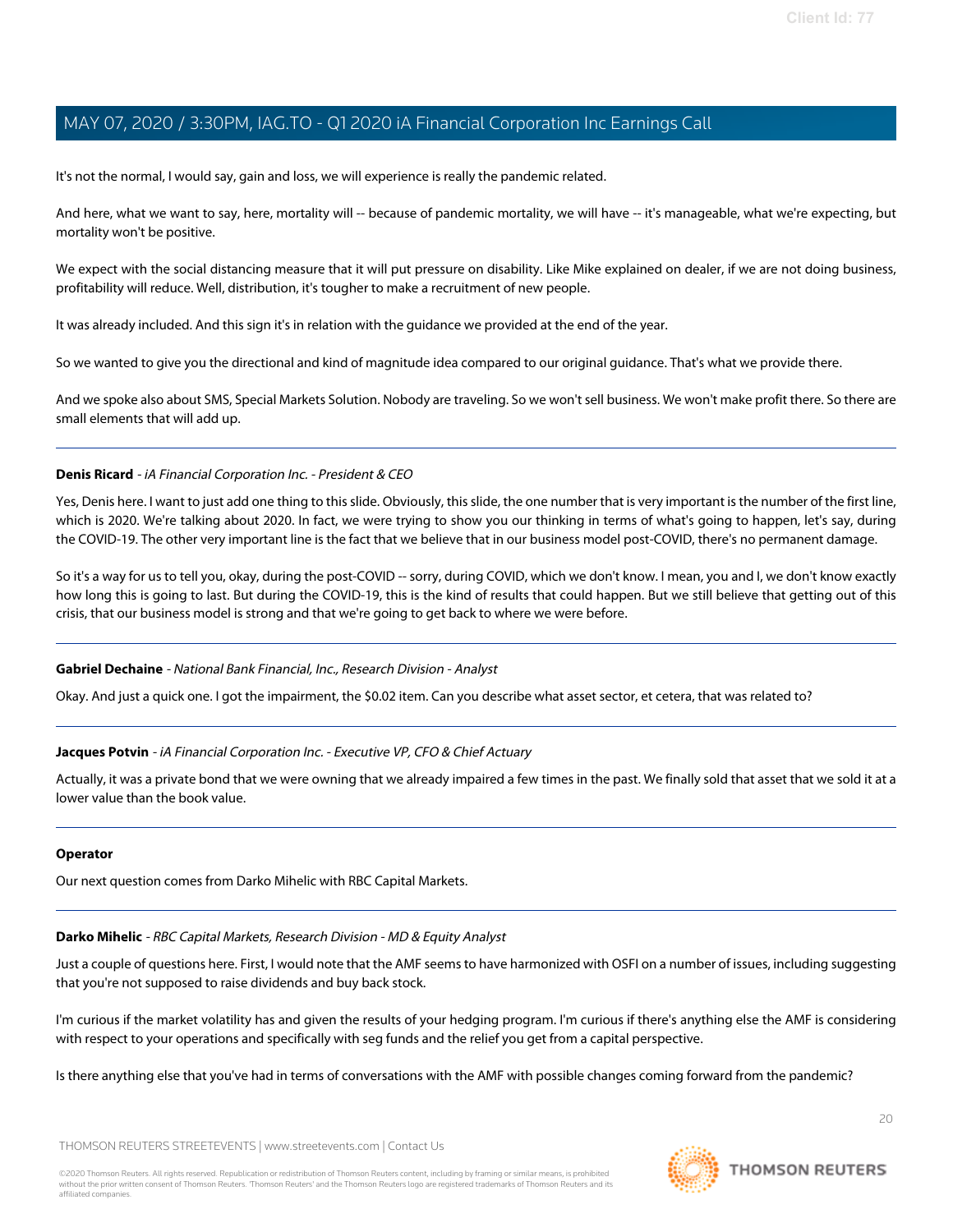### **Jacques Potvin** - iA Financial Corporation Inc. - Executive VP, CFO & Chief Actuary

For the moment -- Jacques speaking. For the moment, no, not at all, like I mentioned in my introductory note, we have a very strong capital position even with pro forma. And actually, what we did, we ran a test, it's shown on Slide 21. We run scenarios in which we were doubling the, I would say the population infected in Canada, in the U. S. compared to what it is right now, what we're seeing right now.

We put the TSX at 9,000. We reduced interest rate -- long-term interest rate by an additional 1%. And even under that big stress tests, we still end up with capital ratio that is above 117. So we are in a very good position. So we're not in a discussion with the regulator on those stuff.

#### **Darko Mihelic** - RBC Capital Markets, Research Division - MD & Equity Analyst

Okay. And my second question is going back to the car loans. And surprising -- it's somewhat surprising that the peak loss rate is considered to be 7%.

And if you're already at 20% deferral, so the question is, if you start to -- I mean, what does it take to -- or what loss rate would you be required to build another reserve?

Or maybe let me ask it a different way. If I assume 7% annual loss, is that the size of the reserve against the \$760 million loan book? Is that the way I should think about that?

### **Sean O'Brien** - iA Financial Corporation Inc. - Executive VP of Dealer Services & Special Risks

The reserve we're building right now is we're -- the measure we're using outside of our regular provisioning method, which looks at a 3-month sort of loss rate is the deferrals that we're applying to it.

So we're going to watch that deferral rate pretty close just to see where it flows through.

Again, it really comes down to how quickly people come back to work and to what level does the sort of the unemployment numbers sort of settle in at. But yes, it's again, the provision is packed in around. It's based on the deferrals, but the peak loss rate would come in around 7%.

I hope that answers the question.

# **Darko Mihelic** - RBC Capital Markets, Research Division - MD & Equity Analyst

Okay. So when you say peak loss rate, I mean, I guess this is if we see the loss rate rise materially like next month or month after? Is this like an action, I guess my question is, is it an actuarially created reserve?

Or is this like a loan loss accounting reserve that you guys have built here?

#### **Jacques Potvin** - iA Financial Corporation Inc. - Executive VP, CFO & Chief Actuary

Darko, Jacques speaking. Actually, what we looked at in the past, there like Sean mentioned earlier, we already has been in a situation where we were providing clients with deferral in such financial hardship.

And we had that experience. So we know what was the real loss following those kind of crisis. So here, what we did, we used the number of deferral that was there.

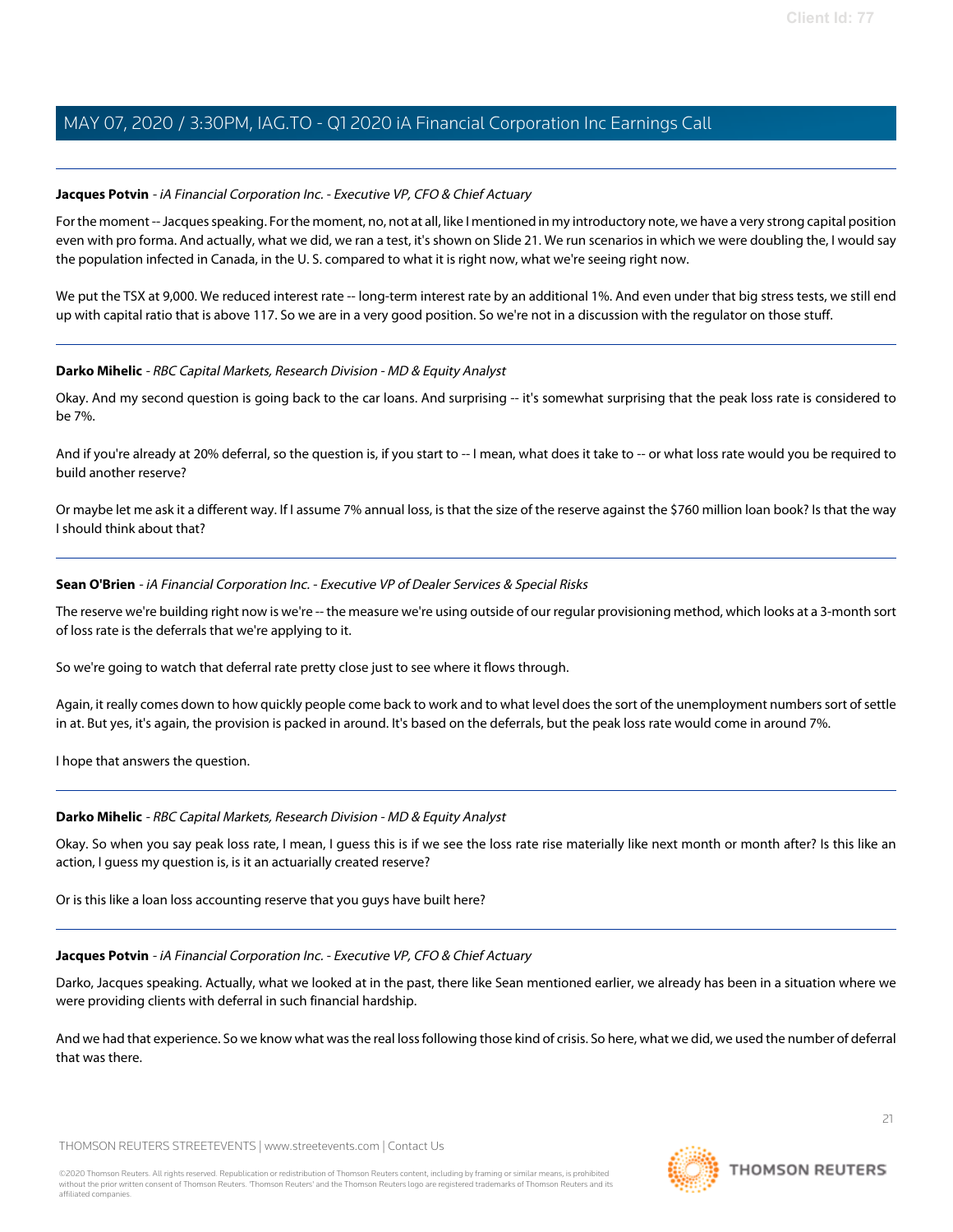We put some margin on it. So we work with more than 20%. For now, we are lower than 20% like Sean mentioned.

And we applied the loss, the expected loss based on past experiences, in past crisis, that's really what we did.

So it's kind of an accounting way. There's no creativity here. So it's our, really the best thing, the best value we can put as a provision.

### **Darko Mihelic** - RBC Capital Markets, Research Division - MD & Equity Analyst

Right. So I guess, where I'm going with that is, as you have a loss, you will recognize the loss and write-down the reserve rather than having some sort of loss versus expected loss kind of thing, right? Is that correct?

### **Jacques Potvin** - iA Financial Corporation Inc. - Executive VP, CFO & Chief Actuary

Darko, Jacques speaking again. I would say yes to that, but we will continue to monitor the number of deferral and all that as well. So there could be provision adjustment as well. So you're right saying that if there's no additional deferral, that's exactly what you're explaining.

### **Denis Ricard** - iA Financial Corporation Inc. - President & CEO

And just a precision, if there is no additional deferrals versus the scenario of the provision. I mean, it's because we are more conservative in the number of deferrals that we used.

### **Darko Mihelic** - RBC Capital Markets, Research Division - MD & Equity Analyst

Okay. And what's the assumption on car values?

#### **Sean O'Brien** - iA Financial Corporation Inc. - Executive VP of Dealer Services & Special Risks

We haven't adjusted the used car value expectation for the provision at this point.

#### <span id="page-21-0"></span>**Operator**

Our next question comes from Sumit Malhotra with Scotia Bank.

#### **Sumit Malhotra** - Scotiabank Global Banking and Markets, Research Division - MD of Canadian Financial Services

Two, hopefully quick ones. First off, for Denis, you were asked about pricing for the IAS acquisition earlier. I want to ask one very specific question. Did this transaction include any material adverse change clause that does allow you to go back and either renegotiate or perhaps even walk away if the economic environment or other assumptions in the transaction have changed. Does that clause exist in this transaction?

#### **Denis Ricard** - iA Financial Corporation Inc. - President & CEO

Because we have not closed yet. I will reiterate that I don't want to make any comment at this point.

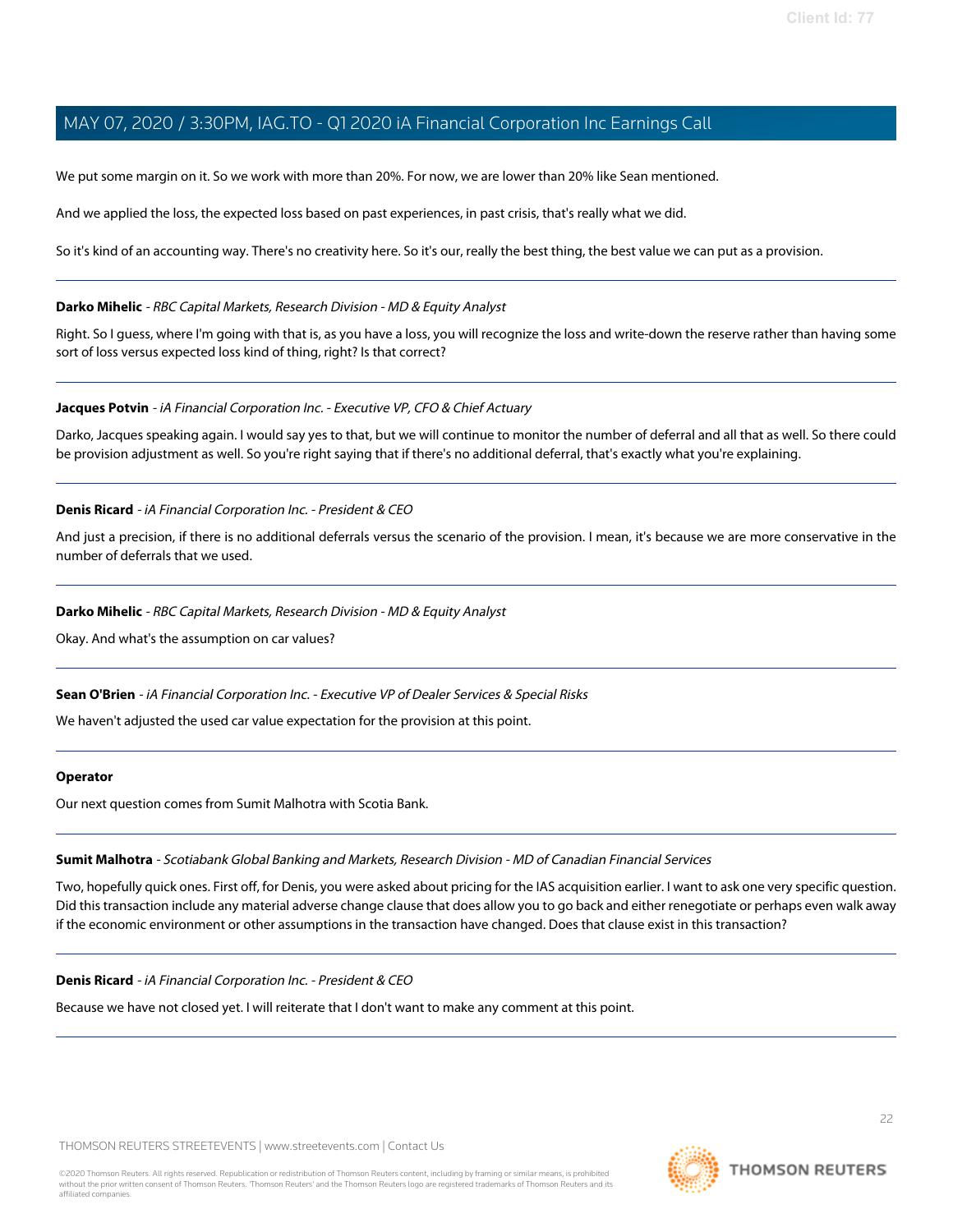#### **Sumit Malhotra** - Scotiabank Global Banking and Markets, Research Division - MD of Canadian Financial Services

Okay. That's plain enough. And then the last one is on Page 19, likely for Jacques.

Certainly from the time Denis took over, it was a communication that the company wanted to reduce its interest rate sensitivity.

And we see that with the IRR, 2-parter here. iA has historically been ahead of peers in reducing any ultimate reinvestment rate assumption for what's going to be mandated.

Is that something you're considering in the near term?

And secondly, I can see the IRR is now down to 0. But is there any aspect of the business that you would highlight to us as being particularly impacted in the very near-term by what's happened with the long end of the curve in the last few months?

#### **Jacques Potvin** - iA Financial Corporation Inc. - Executive VP, CFO & Chief Actuary

Thank you, Sumit. About URR for the moment, what I'm hearing from the Canadian institute of actuary, I don't see there will be a URR change. That's what I see, I'm hearing. But I will continue to monitor that there's no final decision there. The thing is that, like you see on that slide, the impact for us is on \$66 million. About IRR, we have to keep in mind that we are targeting 0 every quarter.

However, in real life, we're adding new business. There are some management action and policyholder behavior is slightly different from our expectations. So there will always be some noise here.

So we are targeting 0, but the reality, we will be probably between plus or minus \$5 million, what is acceptable for us as the total tolerance on that. And we're quite pleased with the situation we're in regarding the interest rate with the rate that decreased a lot recently.

#### **Operator**

There are no further questions at this time.

#### **Denis Ricard** - iA Financial Corporation Inc. - President & CEO

Okay. So I will conclude. I think it's important just to mention here, I mean, in 2008, during the crisis, I at that time was the CFO of the company. And I have to tell you that I feel much, I would say, even more optimistic today versus our balance sheet strength. We are very strong. We've done a lot of initiatives since then, like the IRR hedging, or the seg fund guarantees hedging since 2008.

That makes us quite optimistic about the future. And in fact, when you look at 2008, we have rebounded. It didn't take long for the company to come back to the original profitability of the company.

So we have resiliency, even more today than before. Our strategy of the various business lines are intact. We will go through this COVID-19 crisis.

We probably get out of this even more stronger in our business model because we are investing in digital capabilities like never, never before. And so we are ready to seize the opportunities.

So with that said, that's my conclusion. And I will leave the final thought to Marie-Annick, she's got a message for you.